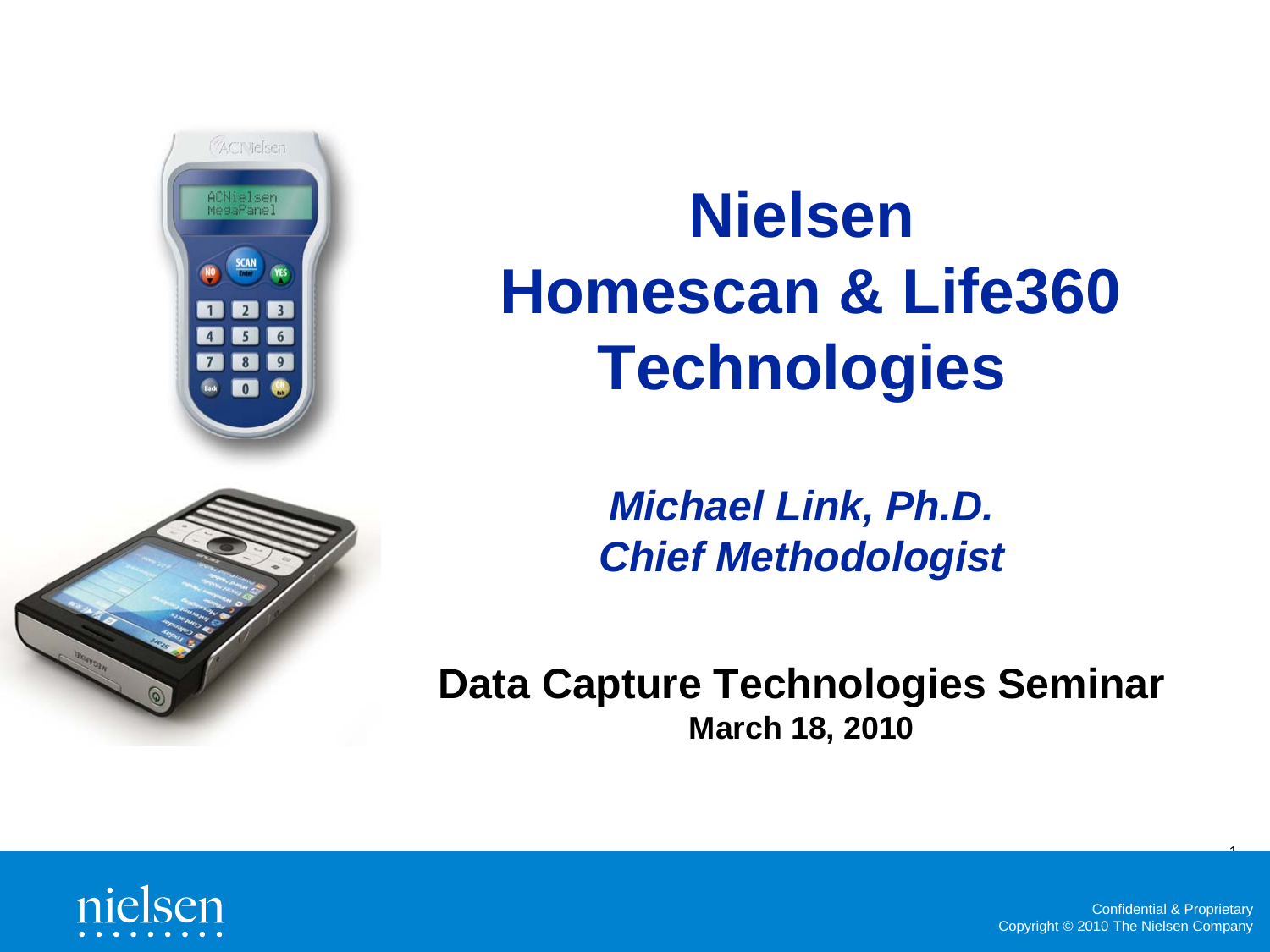#### **Agenda**

- Homescan Collection of consumer purchase information (products, place of purchase, price, use of coupons/sales) with behavioral & attitudinal surveys
- Life360 Digital ethnography to capture in greater detail what is happening in people's lives to gain insights into behaviors, attitudes, lifestyles and personalities
- Focus here is on technologies used, not panel recruitment, compliance or maintenance issues



 $\overline{\phantom{0}}$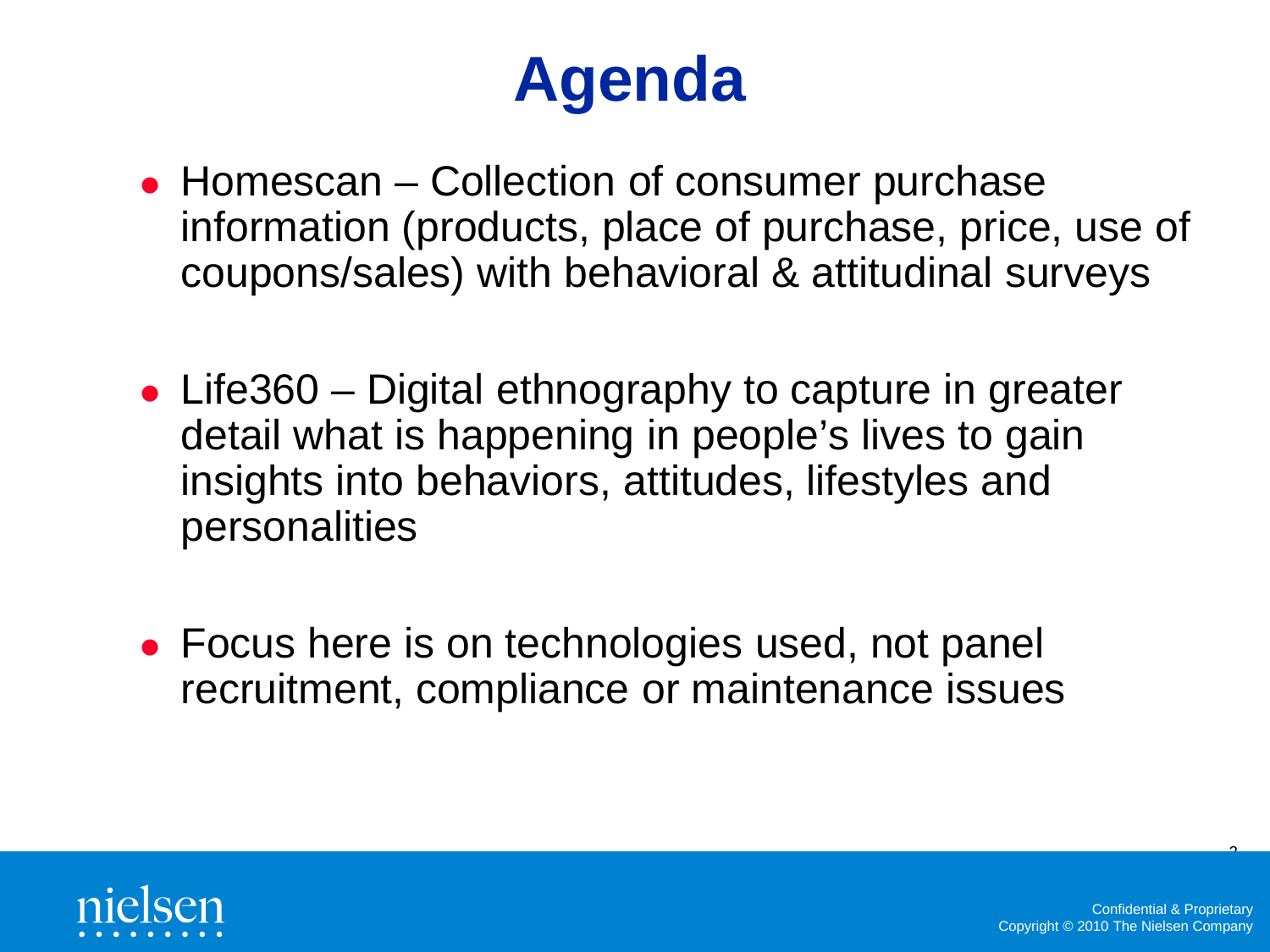#### **Background of Homescan**

- **Consumer panel services operate in 26 countries**
	- 248,000 households globally
	- Using three different approaches: diaries, dustbin, and scanner
- **In US, Homescan device (UPC scanner) is used:**
	- Facilitates electronic capture & transmission of data on an on-going basis



 $\overline{ }$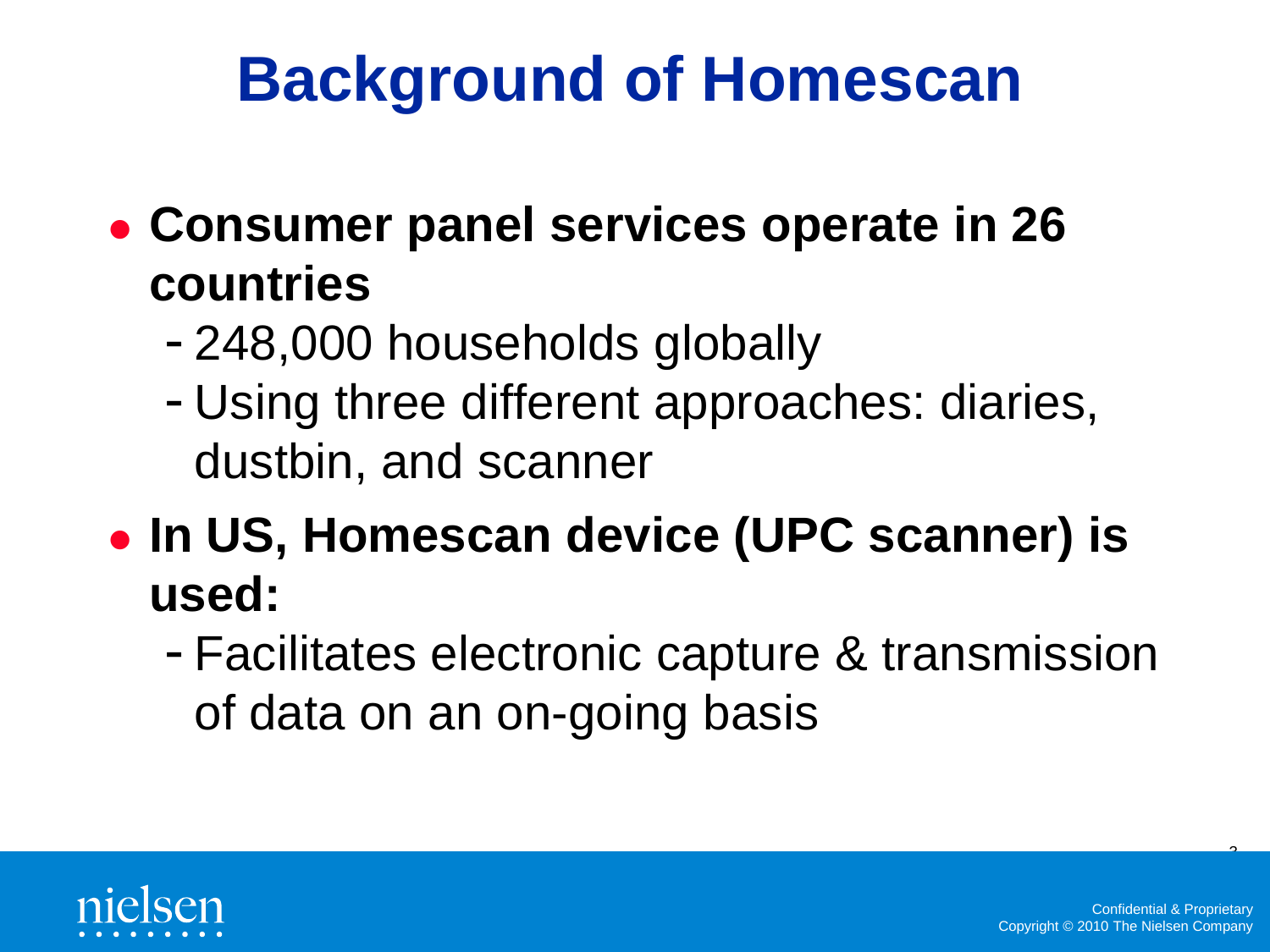#### **Scanner Features**



- **Keypad**
- **Display (2 lines / 16 char)**
- **Battery (rechargeable)**
- **Allow up to 500 UPC scans.**



 $\overline{a}$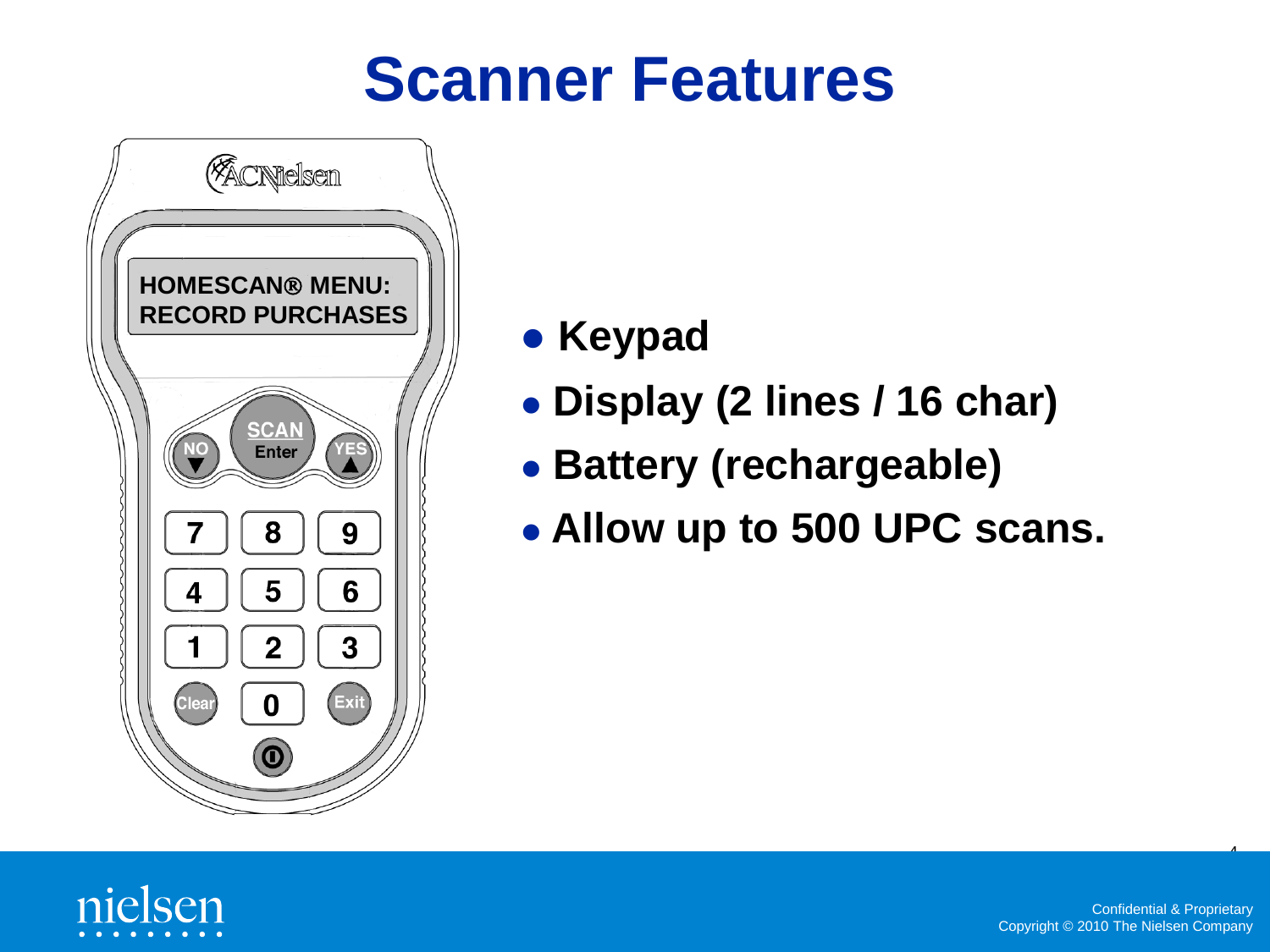## **Main Menu Options**



**The main screen will have 3 menu options:**

- **RECORD PURCHASES**
- **ANSWER SURVEYS**
- **TRANSMIT NOW**

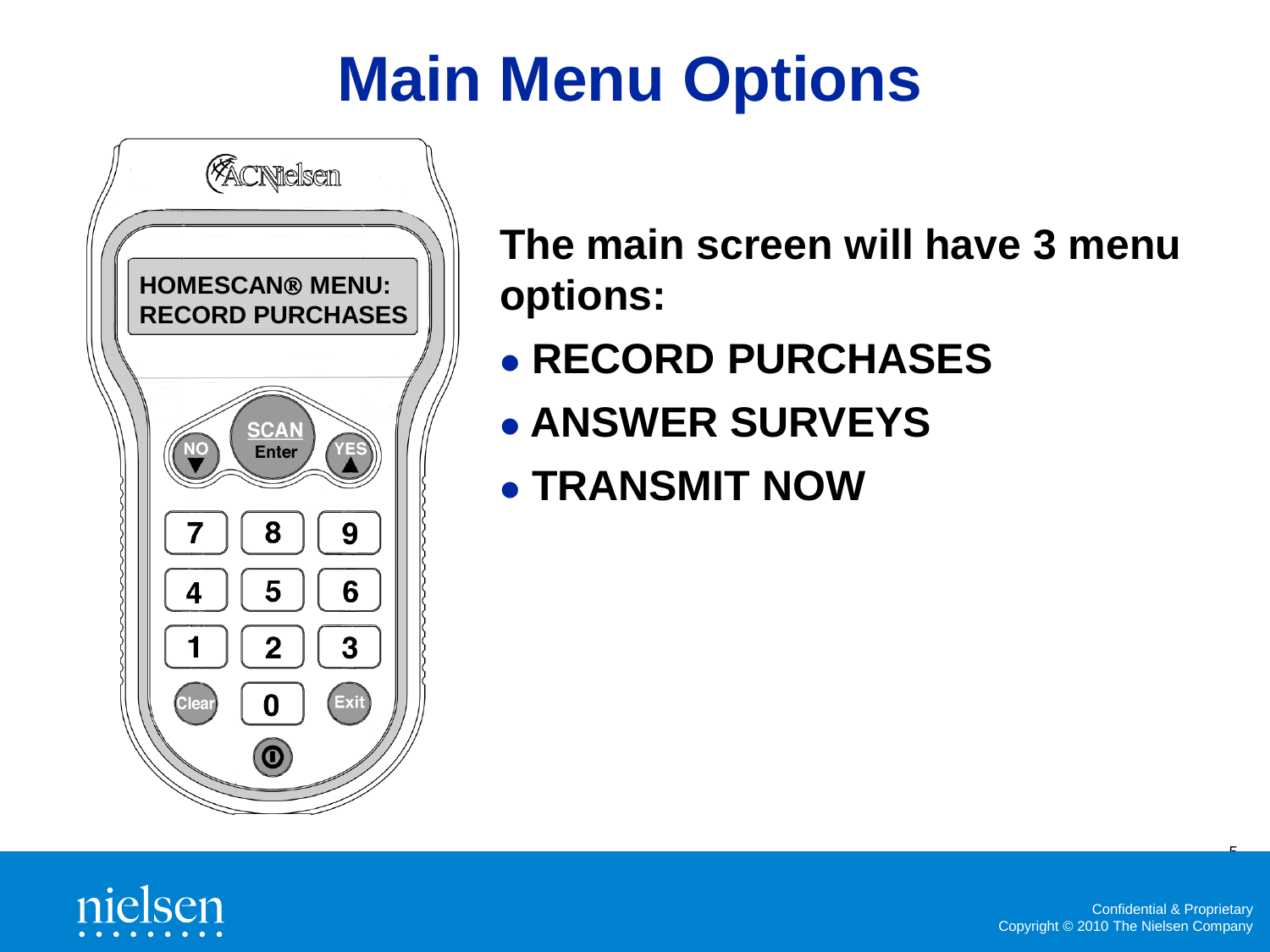#### **Main Menu Options**



**In order to view the menu options, you would press the Up or Down arrow keys (Yes or No keys) to scroll through the menu items, then press the SCAN/ENTER key to select the proper function.**



 $\mathbf{r}$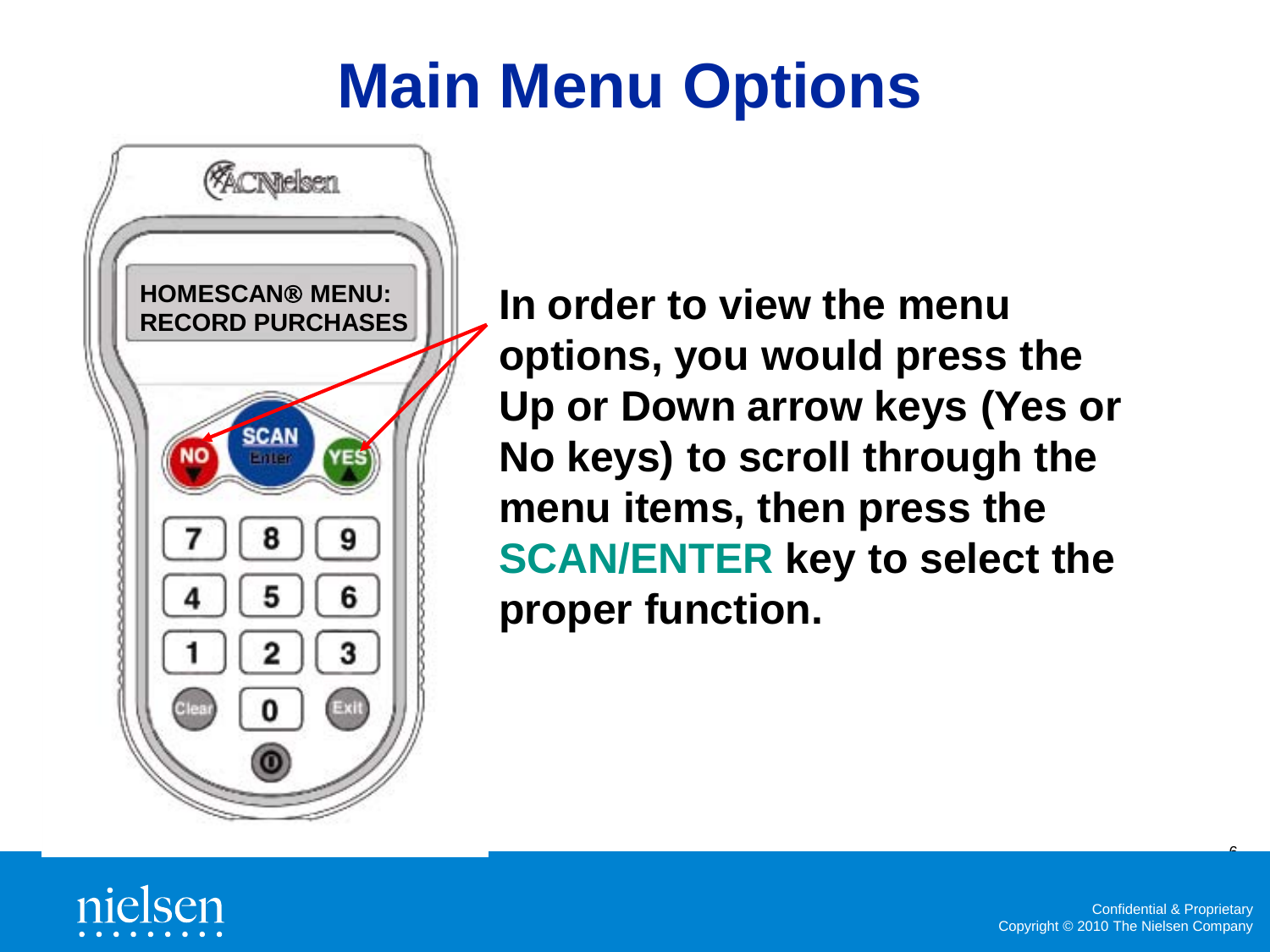

**To begin recording purchases, you would scroll down to the "RECORD PURCHASES" menu option, and press SCAN/ENTER.**

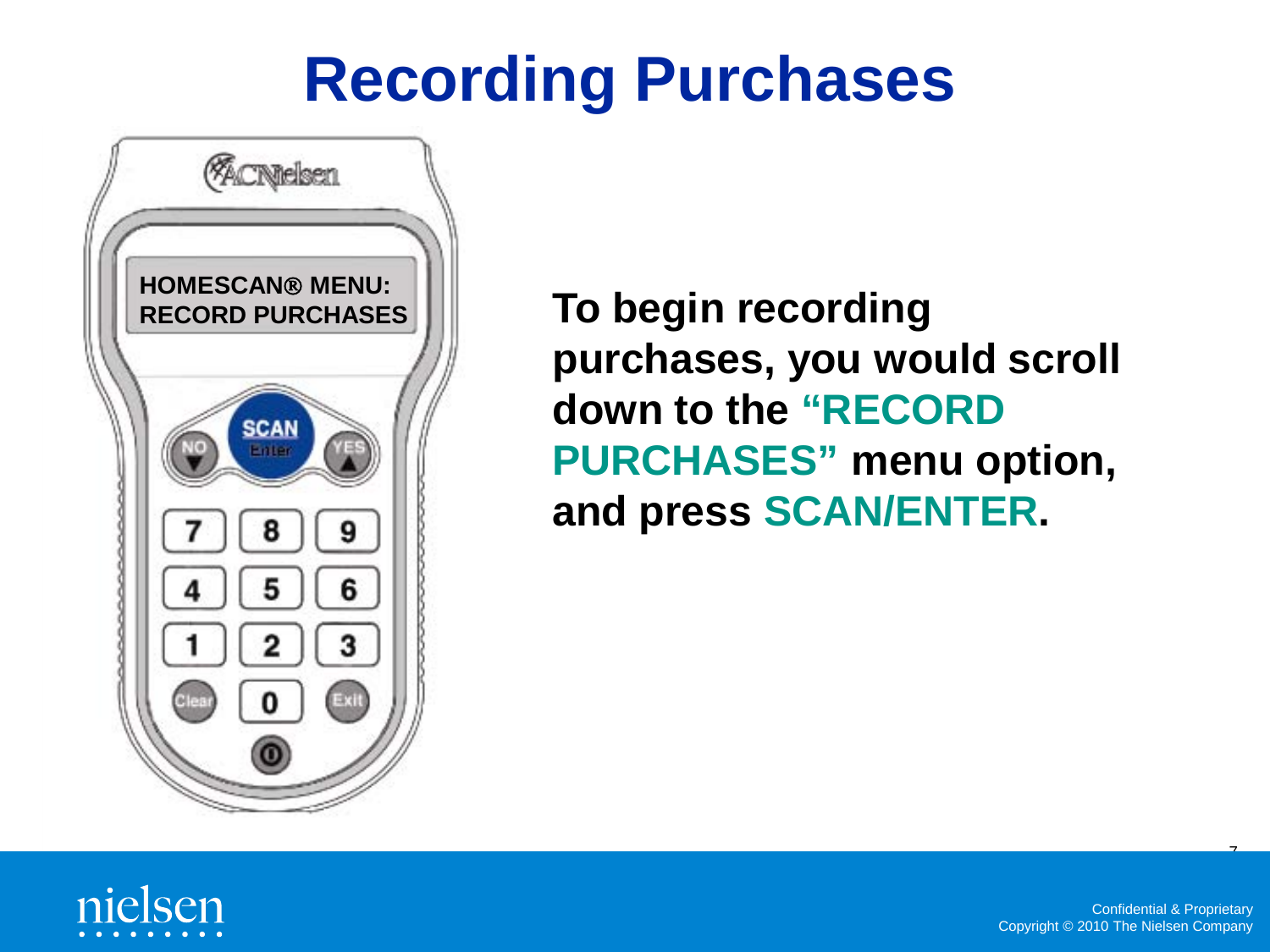

**After selecting the "RECORD PURCHASES" option, the "STORE NAME" screen will be displayed.**

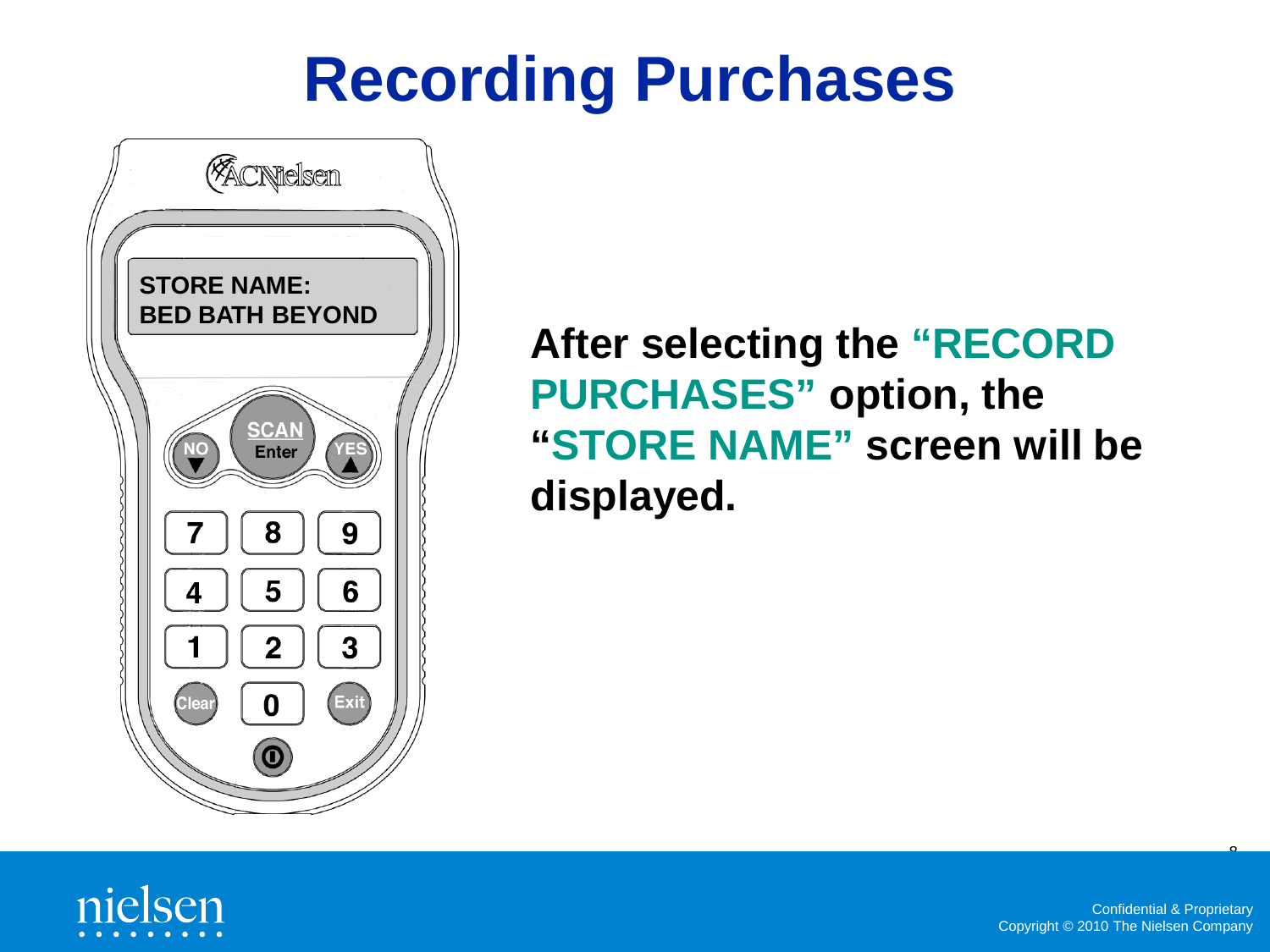

• **Selecting a Store**

**All the stores in your area would be listed alphabetically from A-Z in your scanner.**

**Once the desired store name is highlighted, you would press the SCAN/ENTER key to select the store where you shopped.** 

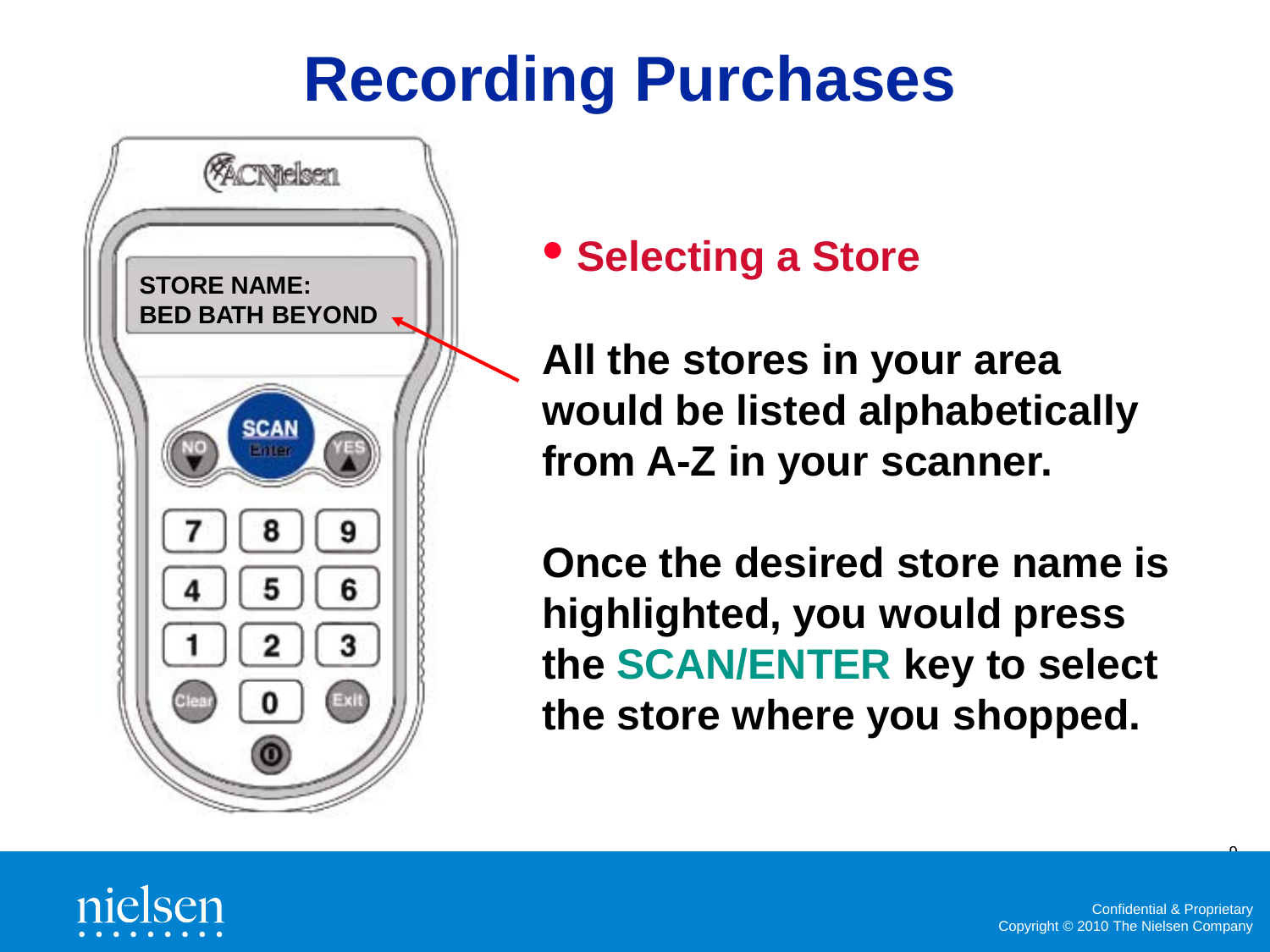

**The scanner will then ask "Frequent Shopper Card Used?", followed by "Double or Triple Coupons Used?" You would answer Yes or No.**

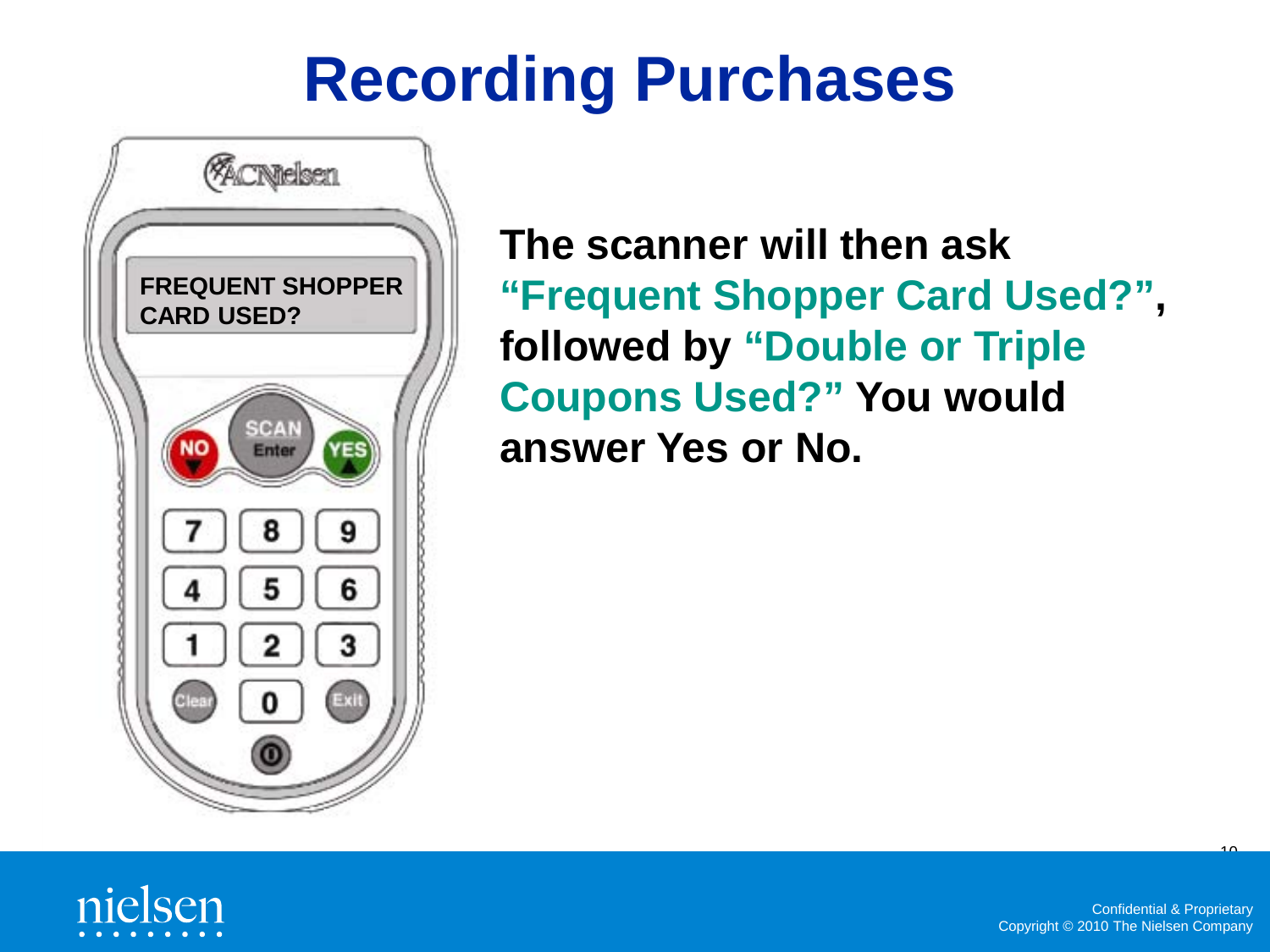

• **Scanning Barcodes**

**To scan barcodes, you must press the SCAN/ENTER key while simultaneously pointing the scanner at the barcode of the item purchased. The scanner will beep indicating the item has been scanned.**

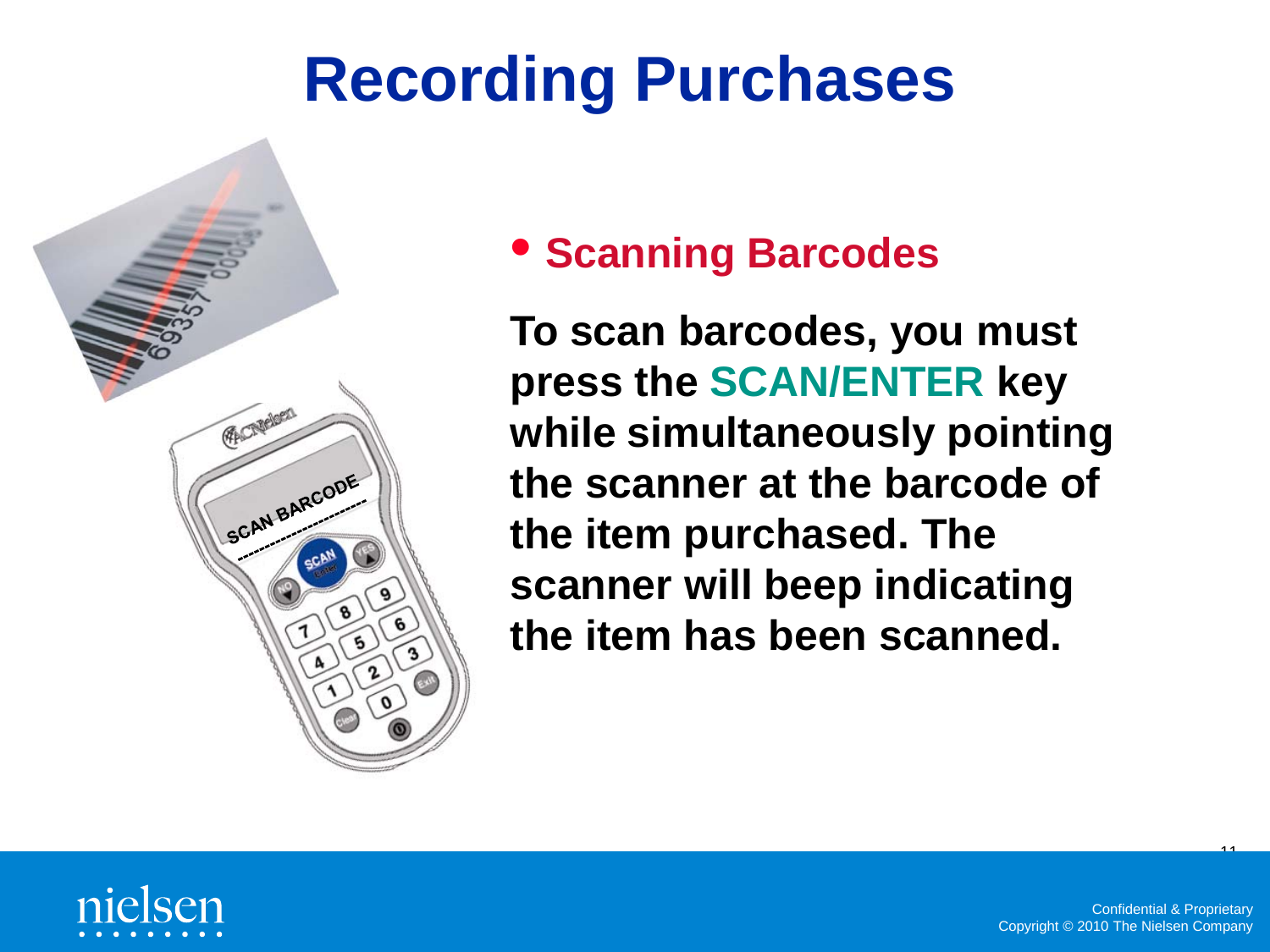

**The scanner will ask "Quantity Purchased 1". You would enter the appropriate quantity using the numeric keys, then press SCAN/ENTER.**

*If the Quantity is 7 or greater you will be asked "are you sure?"*

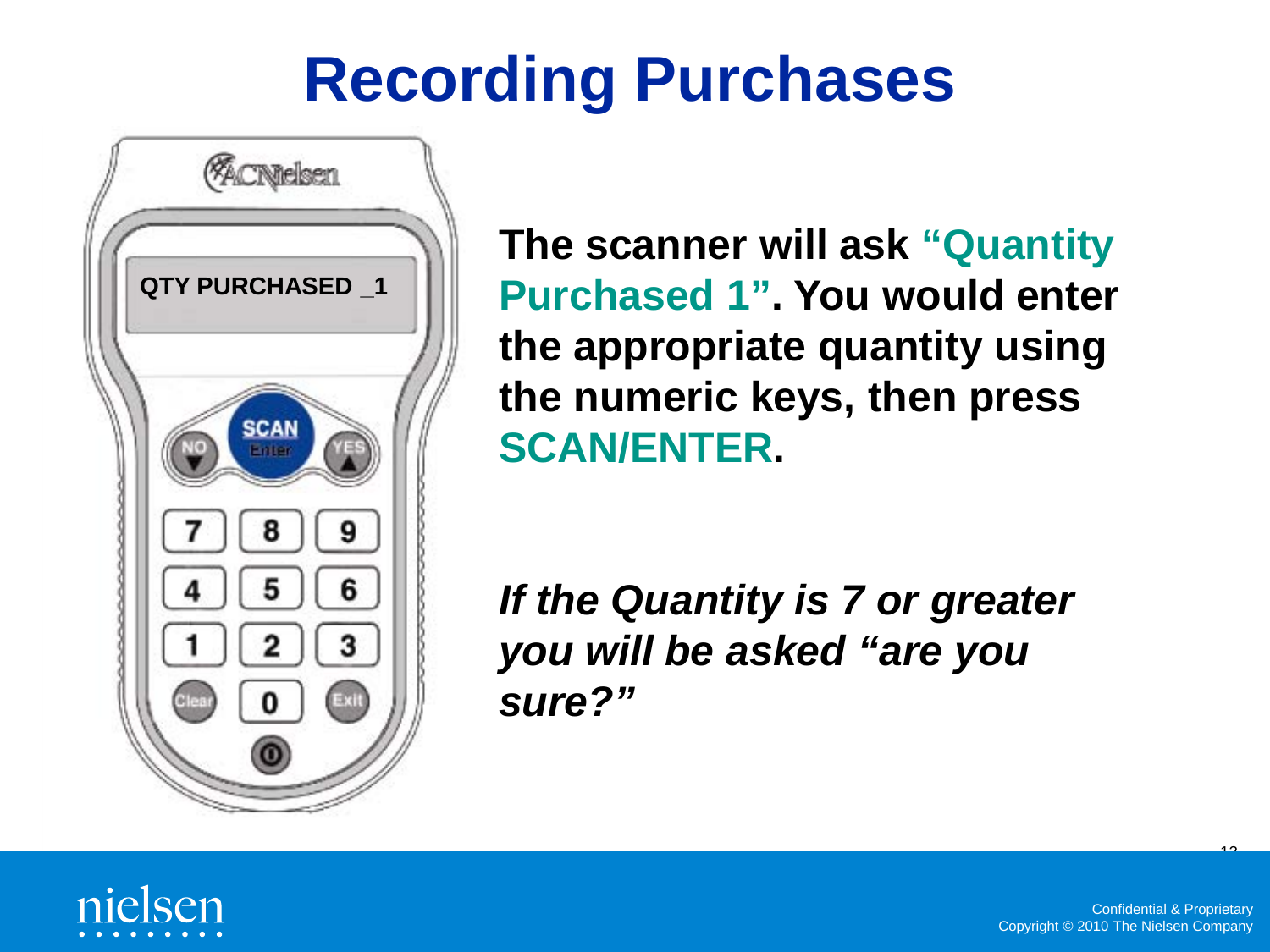

**The scanner will then ask "Any Deals Used?" You would press the Yes or No keys to respond.**

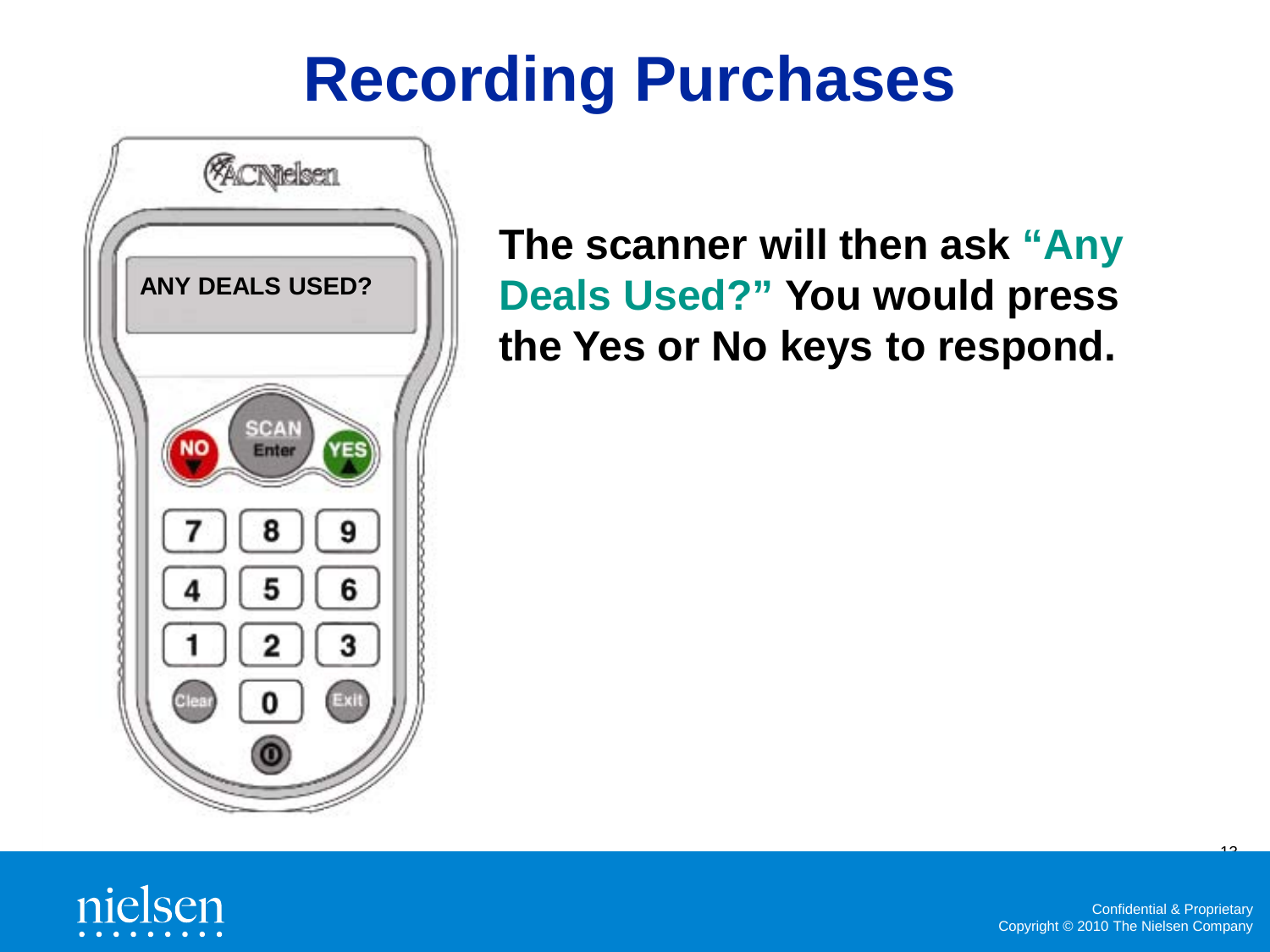

#### • **Types of Coupons**

**If you respond YES to "Any Deals Used?", the "COUPON" screen will be displayed. You would enter a combination of numbers 1 and 2, as follows:** 

**Store Coupon: Manufacturer Coupon: 2 Both Store & Manufacturer: 12**



 $^{\frac{44}{14}}$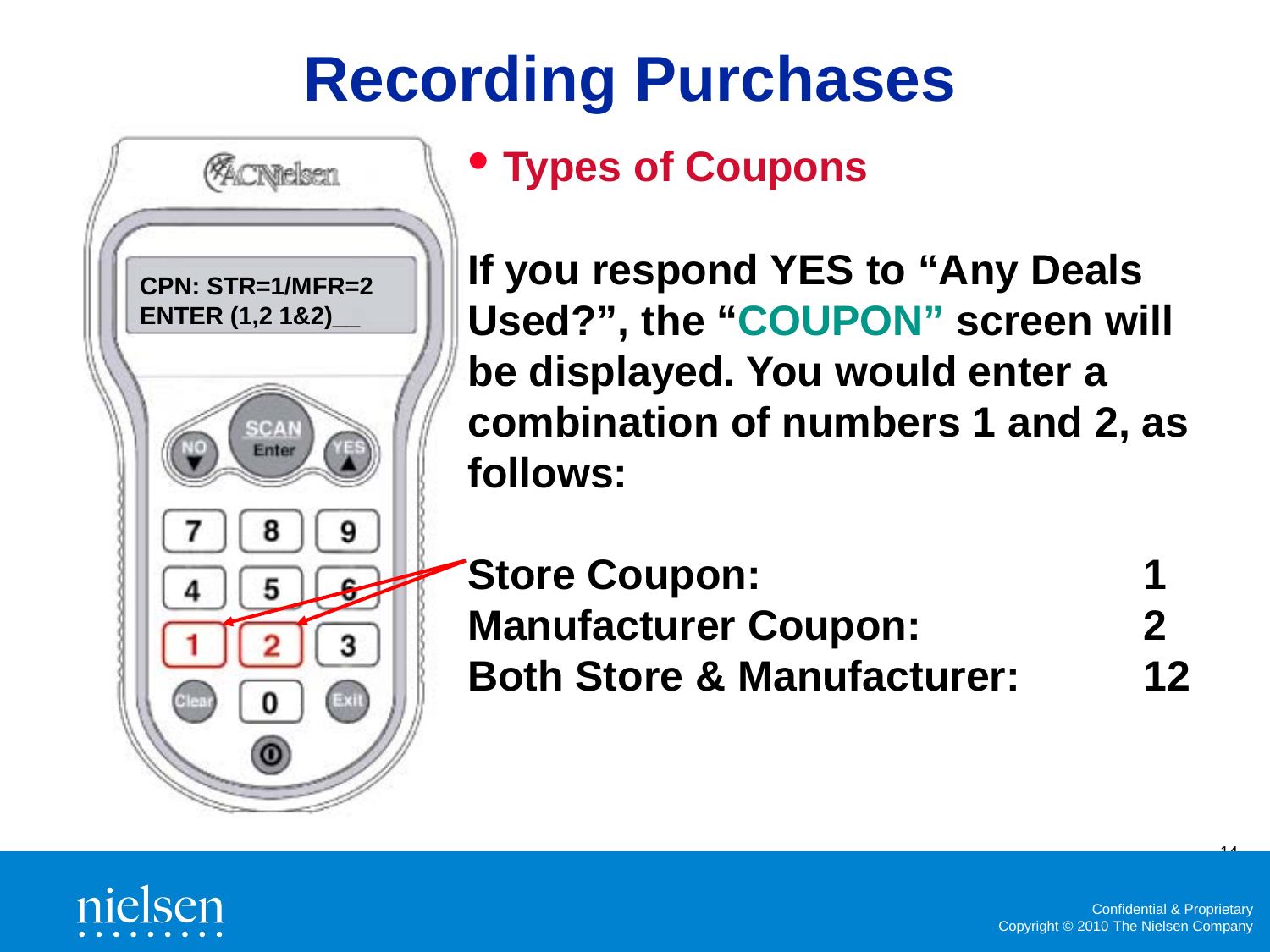

#### • **Type of Sales**

**The "SALE" screen is the next screen displayed. You would enter any combination of numbers 1 and 2, indicating the types of sales that applied:** 

**Store Sale Only: 1 Other Sale: 2 Both Store & Other: 12**

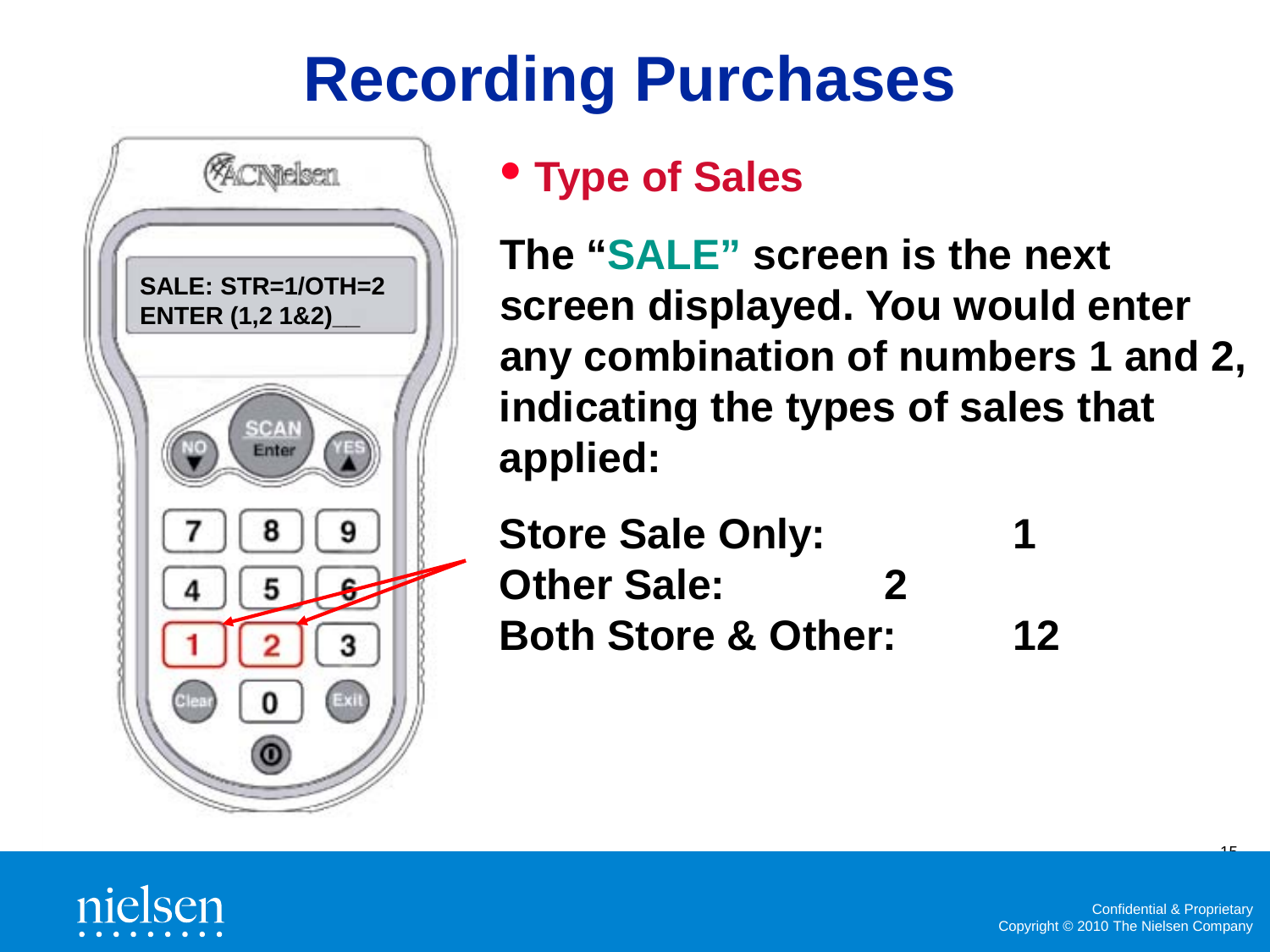

• **Coupon Face Value**

**The "COUPON FACE VALUE \$\_\_\_.\_\_" screen is displayed if you select 1 or 2 on the COUPON screen. You would sum up the coupon values of all the coupons used, and enter a total coupon value using the numeric keys, then press SCAN/ENTER.**

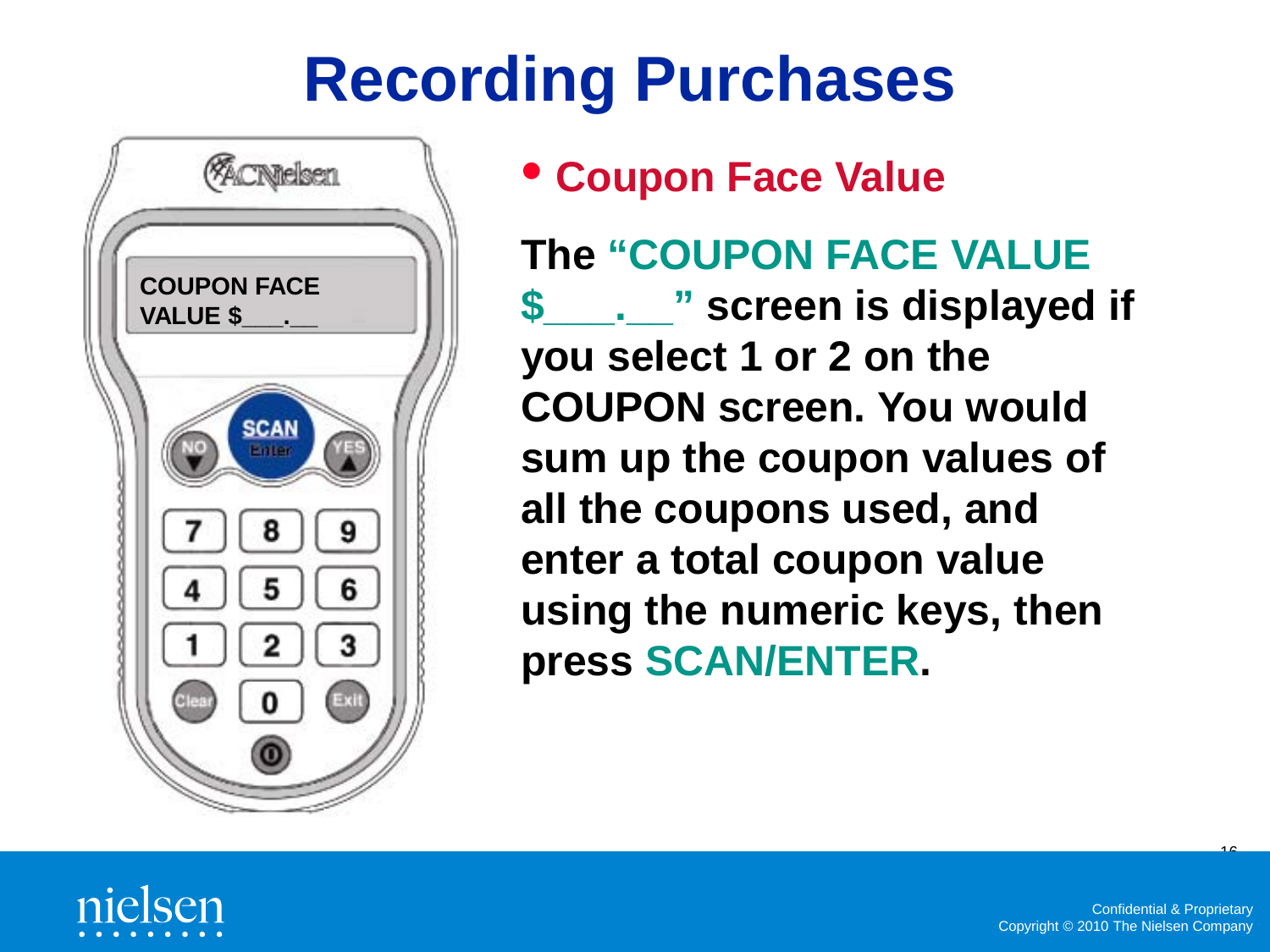

• **Finish Recording Purchases**

**After you have finished scanning, you would press the EXIT key. The "ARE YOU DONE SHOPPING?"**

**screen will be displayed. You would then press the YES key, indicating that shopping is complete.**

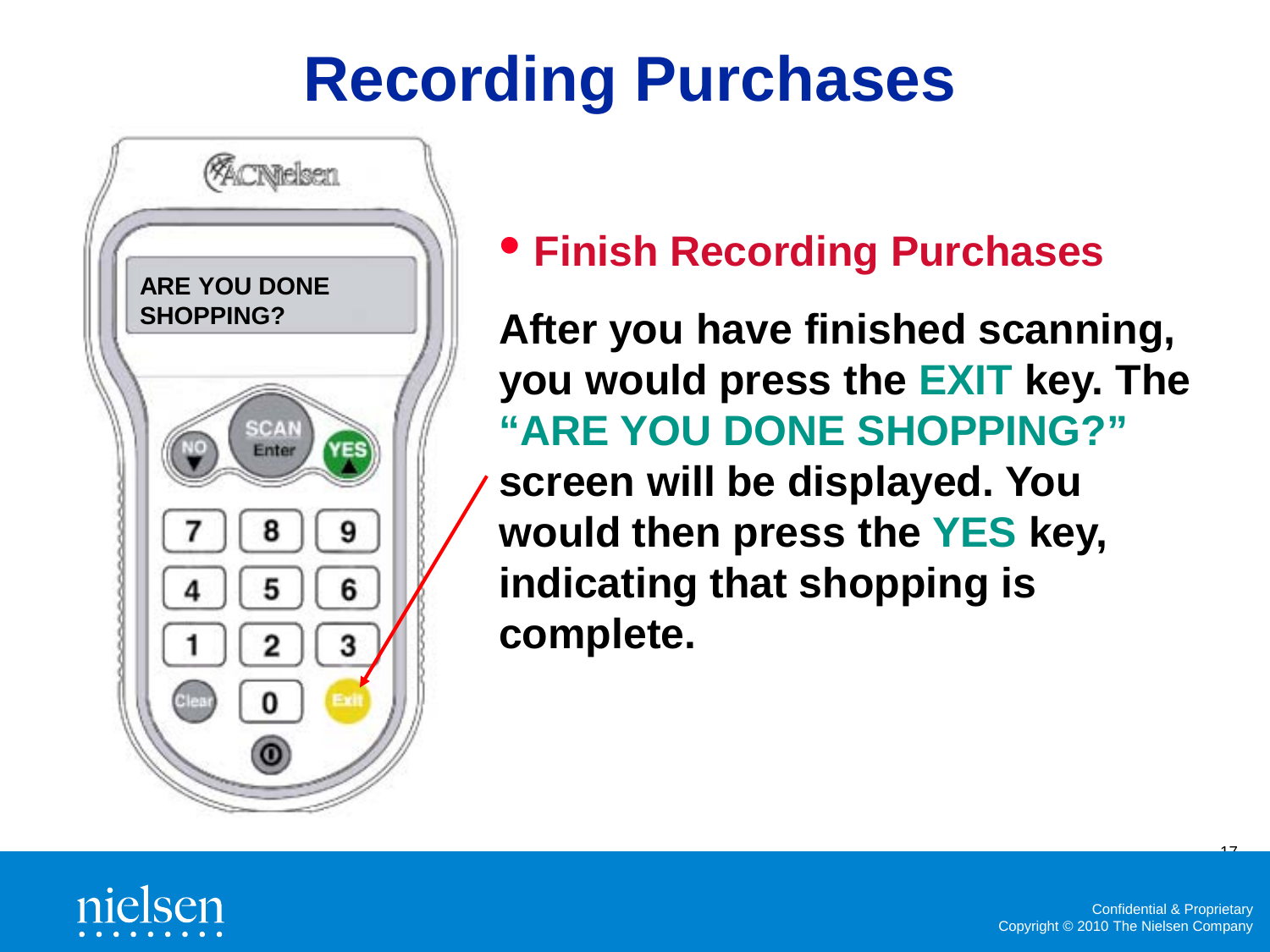

• **Total Amount Spent**

**The "TOTAL AMOUNT SPENT \$\_\_\_.\_\_" screen is the next screen displayed. Enter the total amount spent during the shopping trip using the numeric keys, then press the SCAN/ENTER key.** 

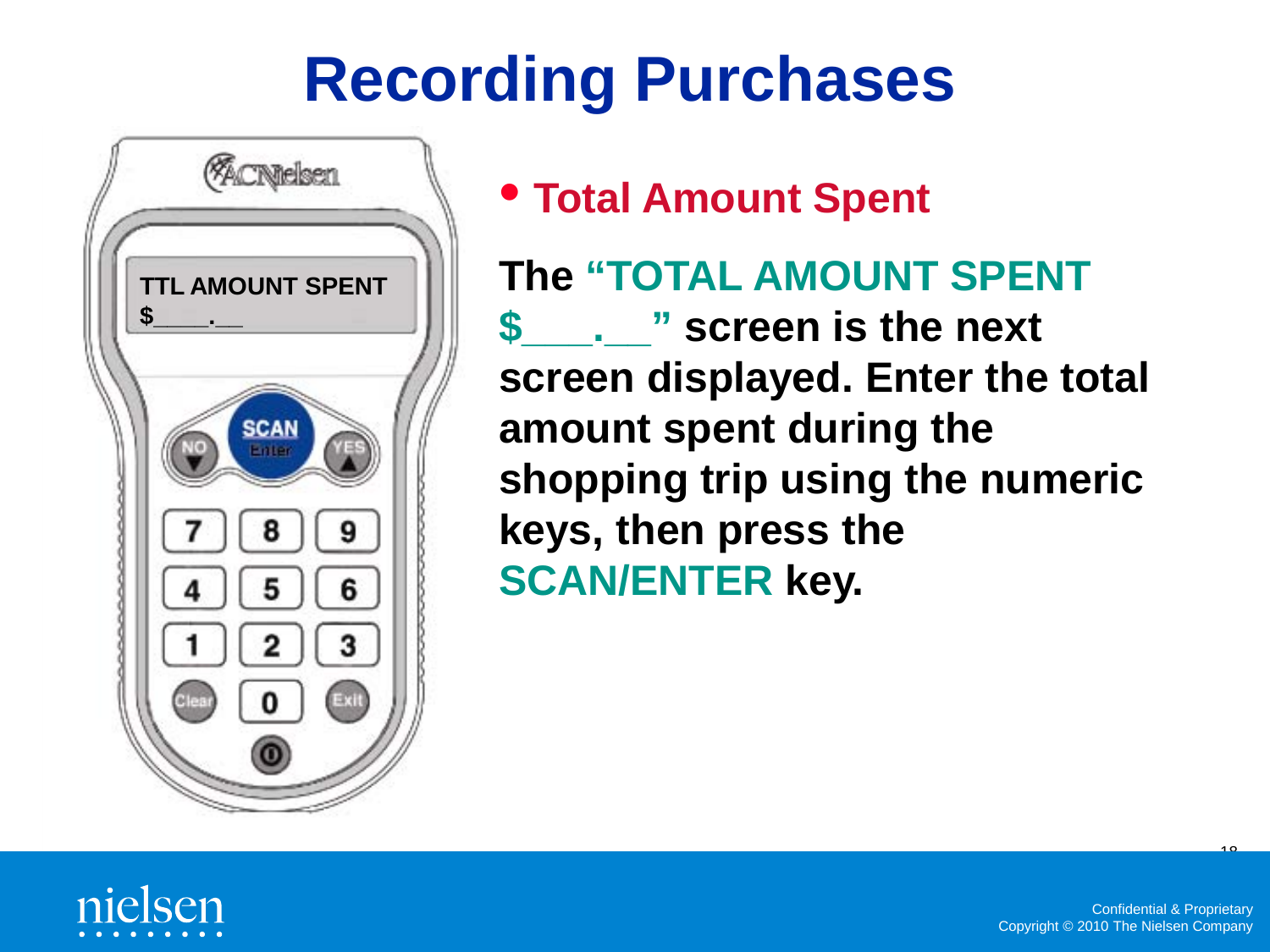

**The THANK YOU screen will pop-up indicating that you have successfully completed recording purchases.**

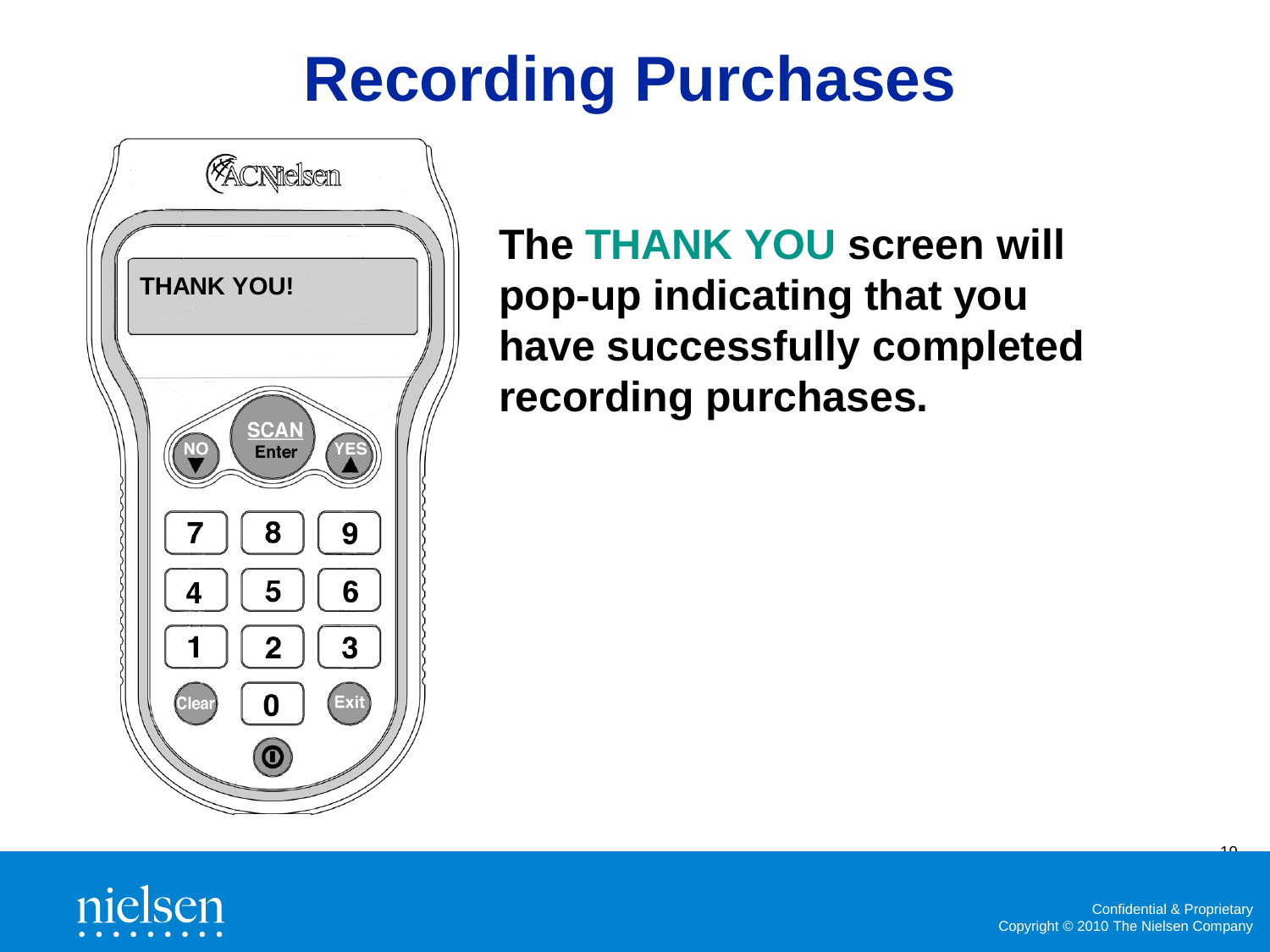#### **Answer Surveys**



**The second main menu option is ANSWER SURVEYS. You would receive paper surveys in the mail. Scanner is used to respond to the survey by scanning barcodes associated with the response options.** 



 $\mathcal{P}^{\bullet}$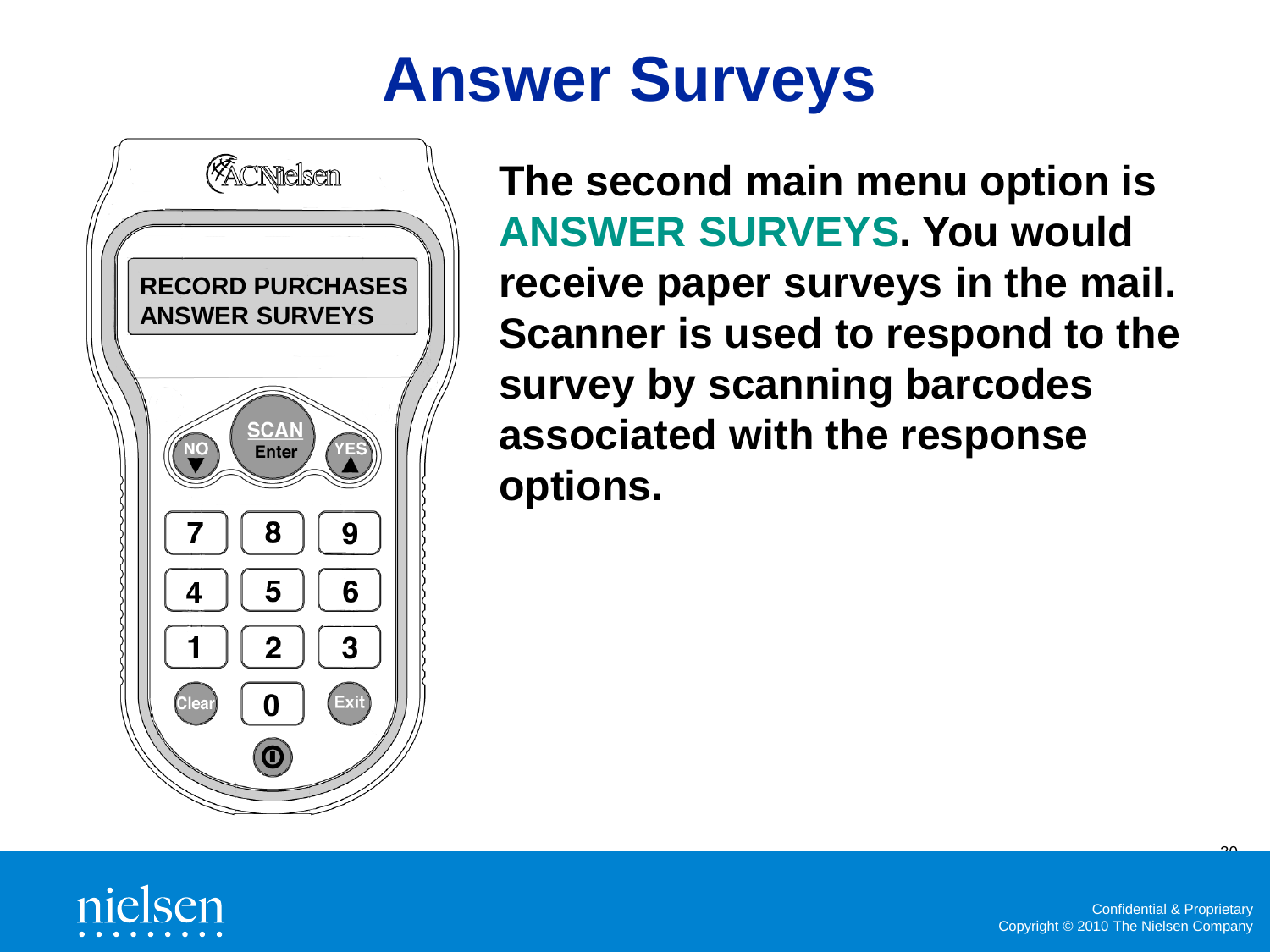#### **Transmitting Via the Internet**





**The new scanner's transmission process will have two-way communication.**











Confidential & Proprietary Copyright © 2010 The Nielsen Company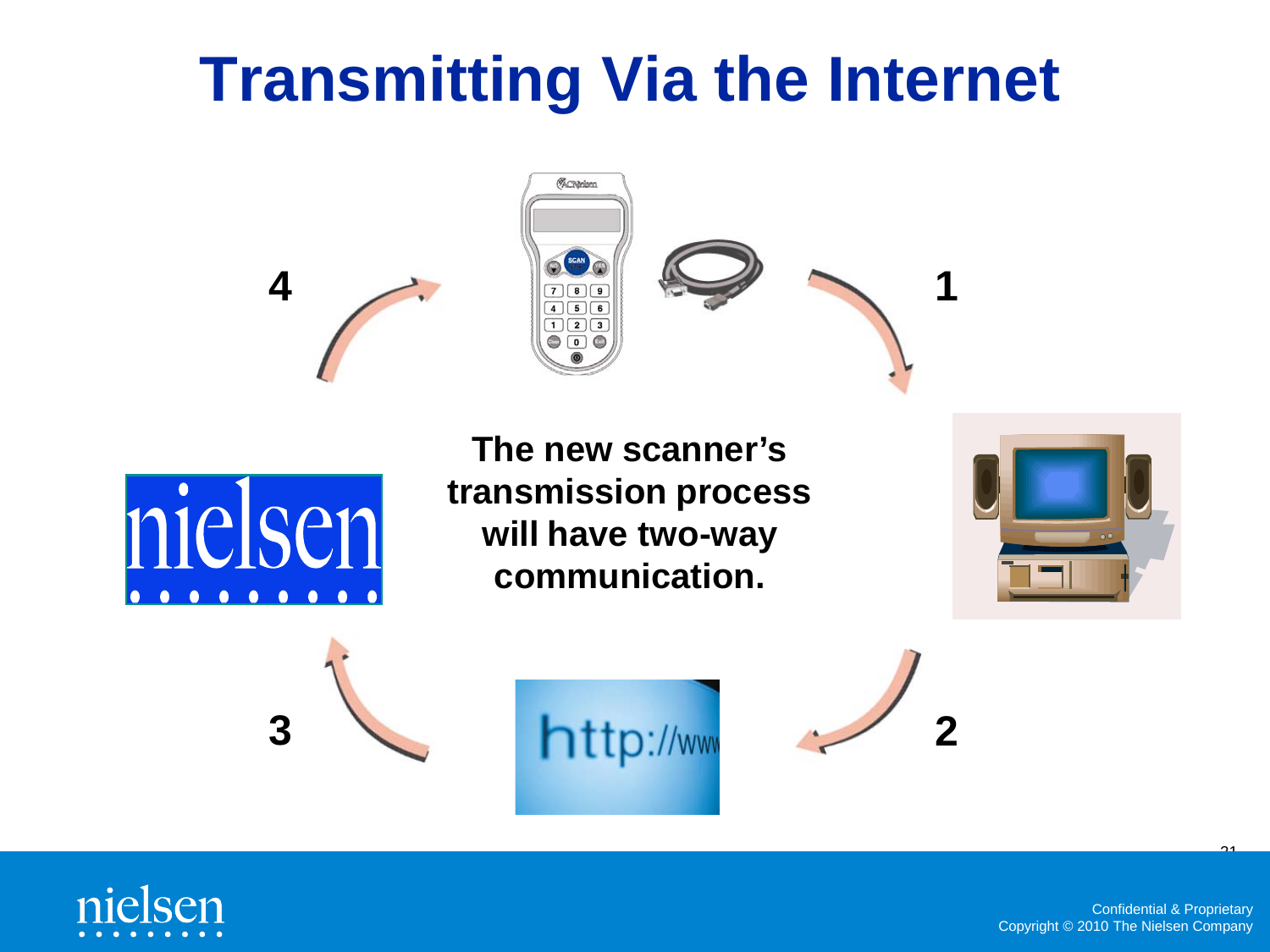#### **Store List & Software Updates**



**After the data is transmitted, Nielsen's system will determine if an updated store list or software upgrade is available. If so, the system will automatically download the information to the scanner.** 



 $\mathcal{P}^{\bullet}$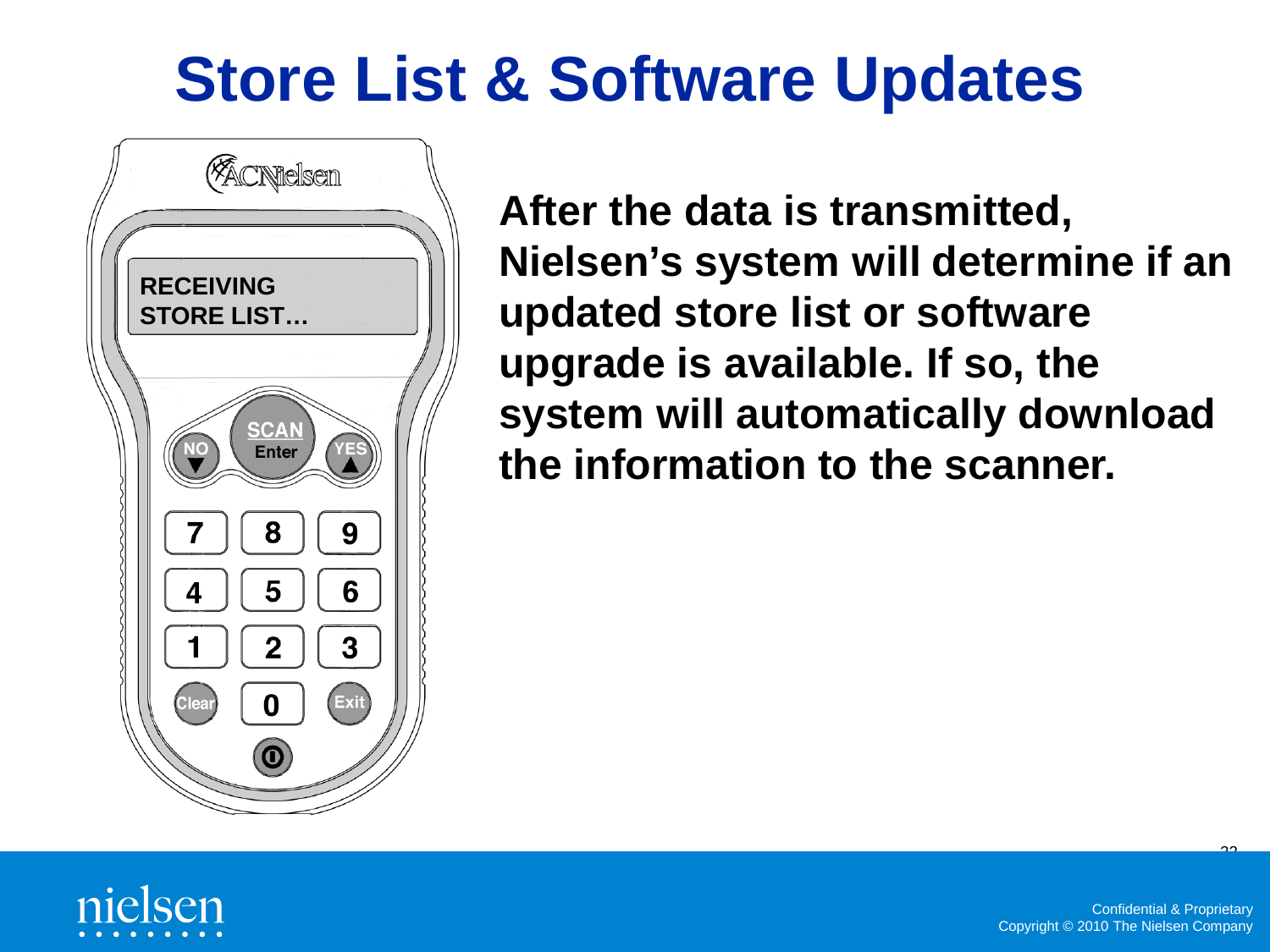#### **Transmitting Via the Internet**



**A "TRANSMISSION SUCCESSFUL!" and the number of trips and surveys messages will be displayed on the scanner. The transmission successful message will also display in the PC status log**





 $\mathcal{P}^{\bullet}$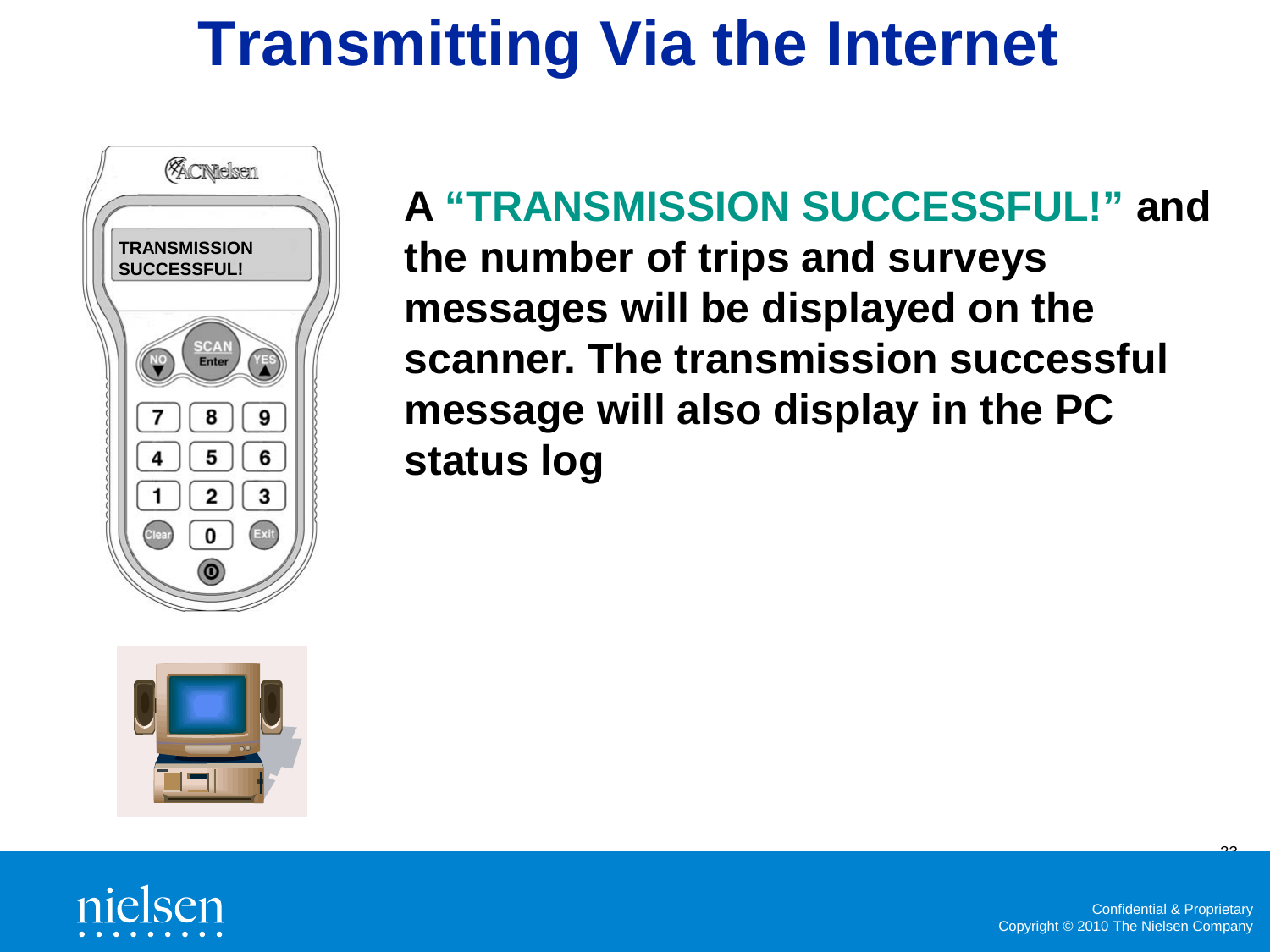#### **Homescan Internet Transporter**

- **Installed on the PC**
	- Window 0S7, Vista, XP, 2000, 98, ME, NT and 95
- **Viewable as a tray icon**
- **Transparent to the Panelists**
- **Supports dial-in and/or high speed Internet connection**
- **Initial PC application distributed via CD. Future distributions will be downloaded via the Internet**

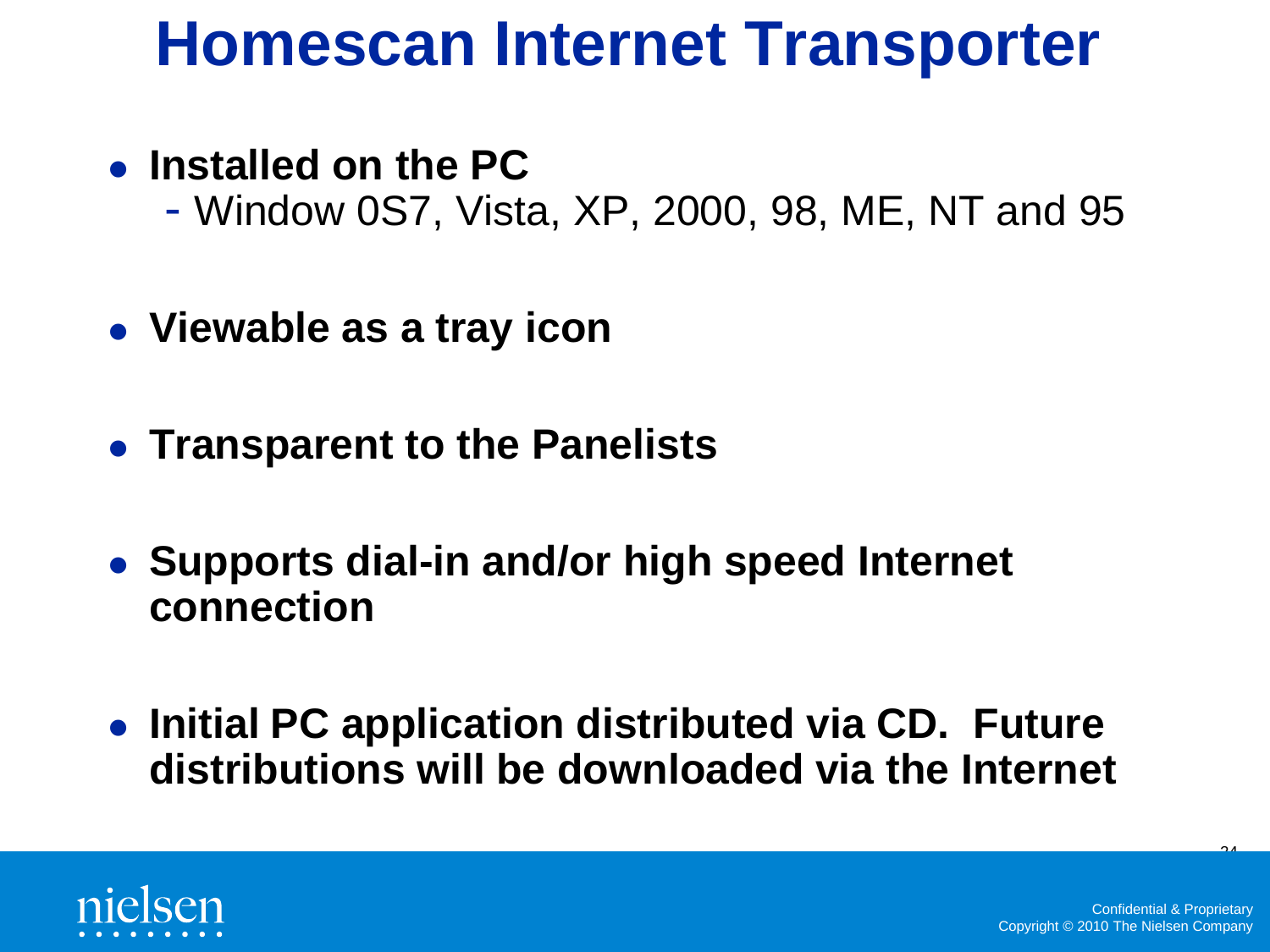#### **Transmitting Via Modem**



**1**

**The new scanner's transmission process will have two-way communication.**

**Place scanner in the Modem Home Base.**

**Connect your telephone line to the modem.**

**<sup>2</sup> <sup>3</sup>**



**4**

nielsen

 $\begin{array}{ccccccccccccccccc} \bullet & \bullet & \bullet & \bullet & \bullet \end{array}$ 

 $\begin{array}{ccccccccccccccccc} \bullet & \bullet & \bullet & \bullet & \bullet & \bullet & \bullet \end{array}$ 

 $\mathcal{P}$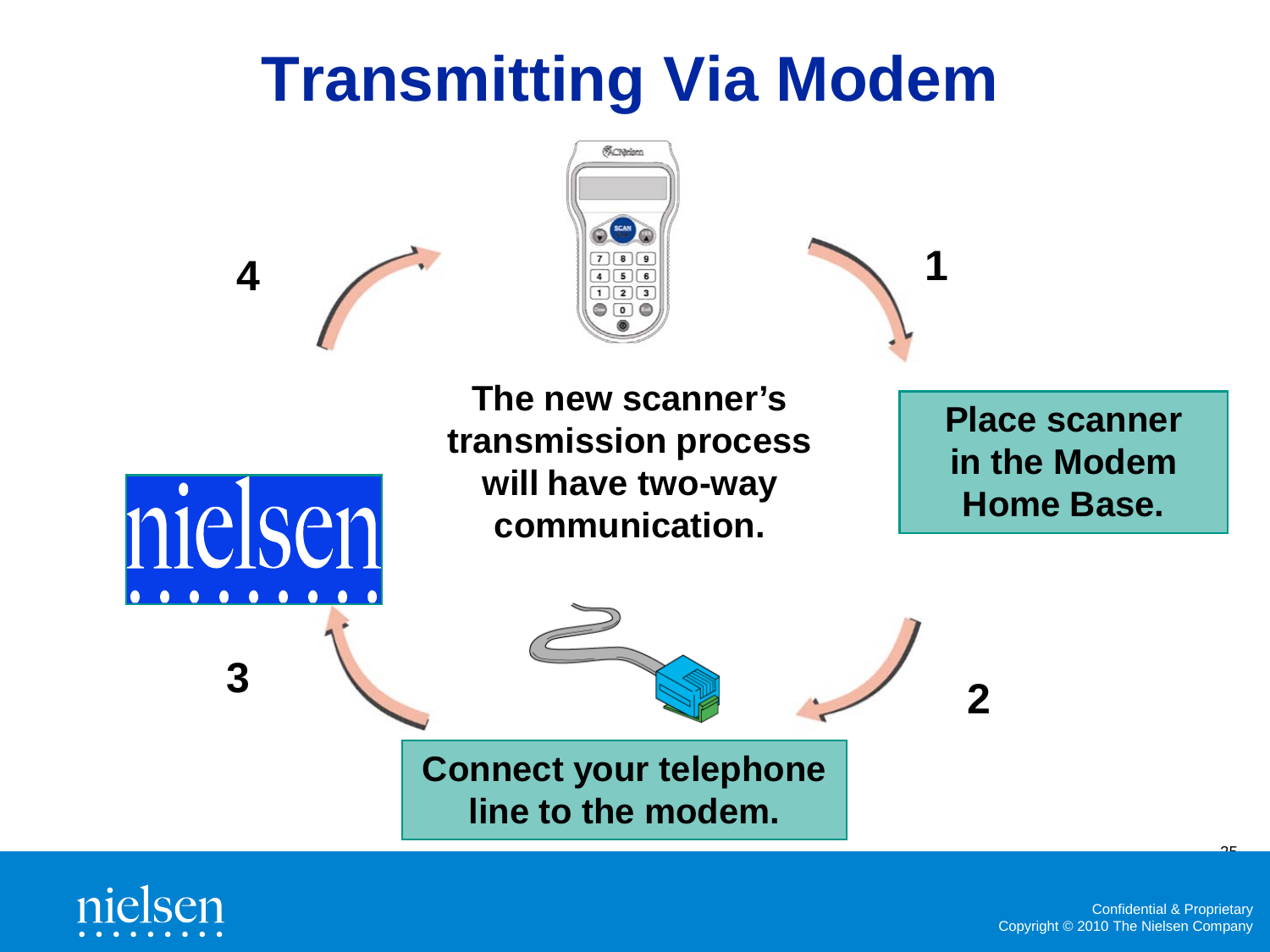## **Summary of Homescan Technology**

- **Provides a wealth of detailed consumer goods information**
- **Provides information quickly and on-going basis**
- **Relatively easy to use from participant's stand point**



 $\mathcal{P}$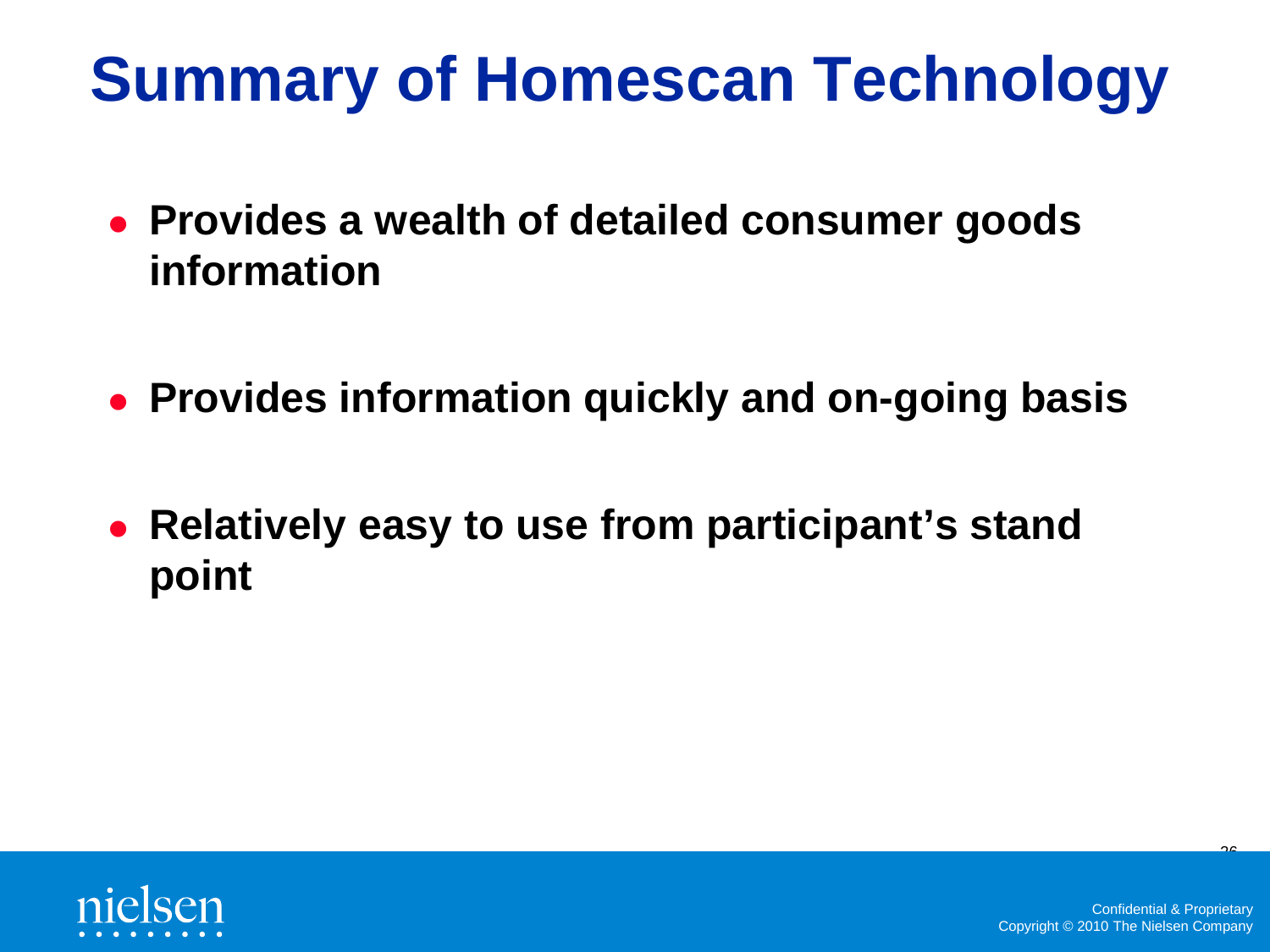#### **The Life360 Approach**





Confidential & Proprietary Copyright © 2010 The Nielsen Company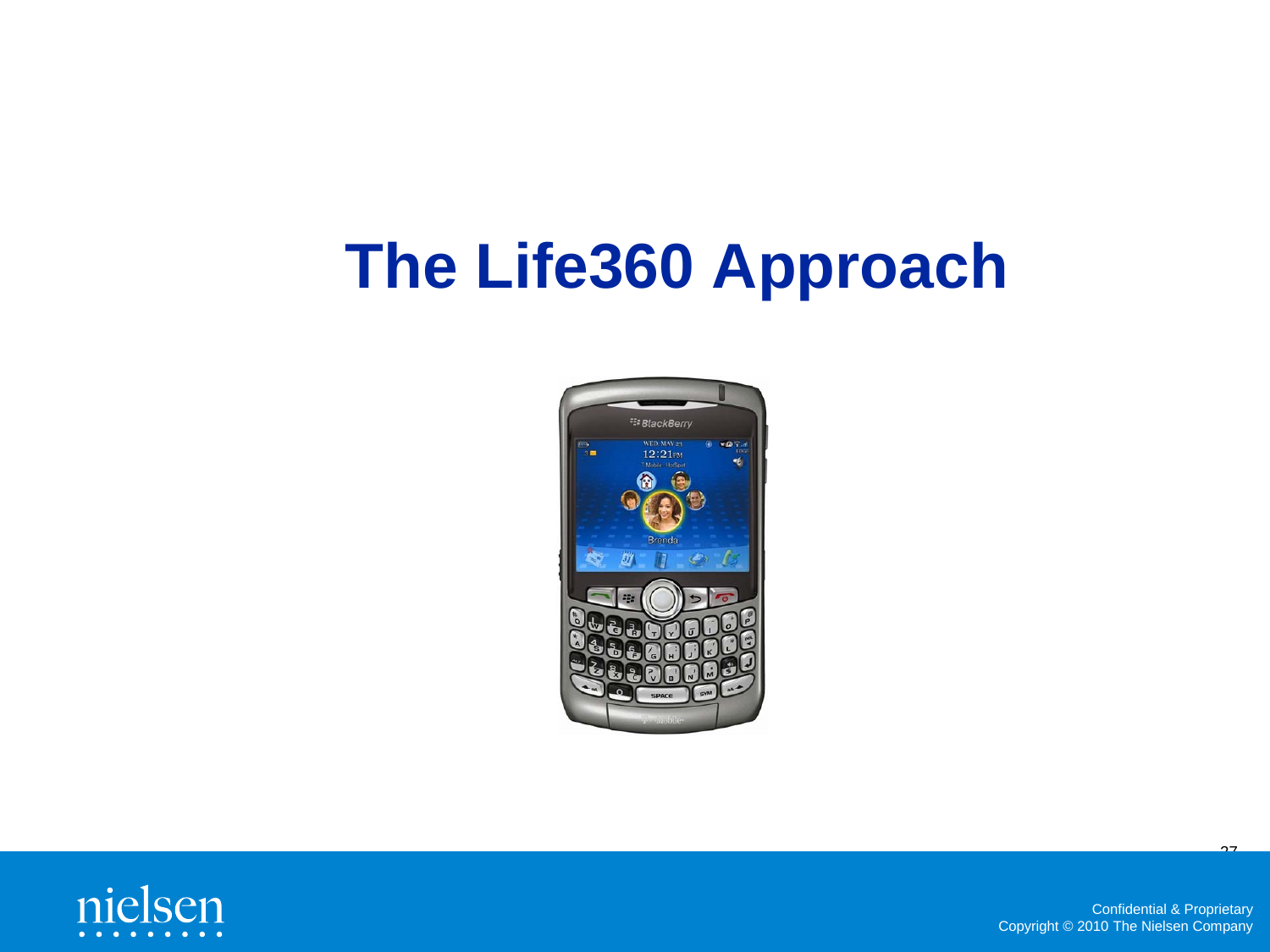# **Why Digital Ethnography?**

#### **Objective**

Capture in greater detail what is happening in people's lives to gain insights into behaviors, attitudes, lifestyles and personalities

#### **Digital Approach**

New digitally-powered tools (mobile devices – voice, text, pictures, video, applications – and Internet platforms) allow researchers to capture a range of "observations" without personally embedding themselves within the community of interest



 $\mathsf{P}^{\mathsf{O}}$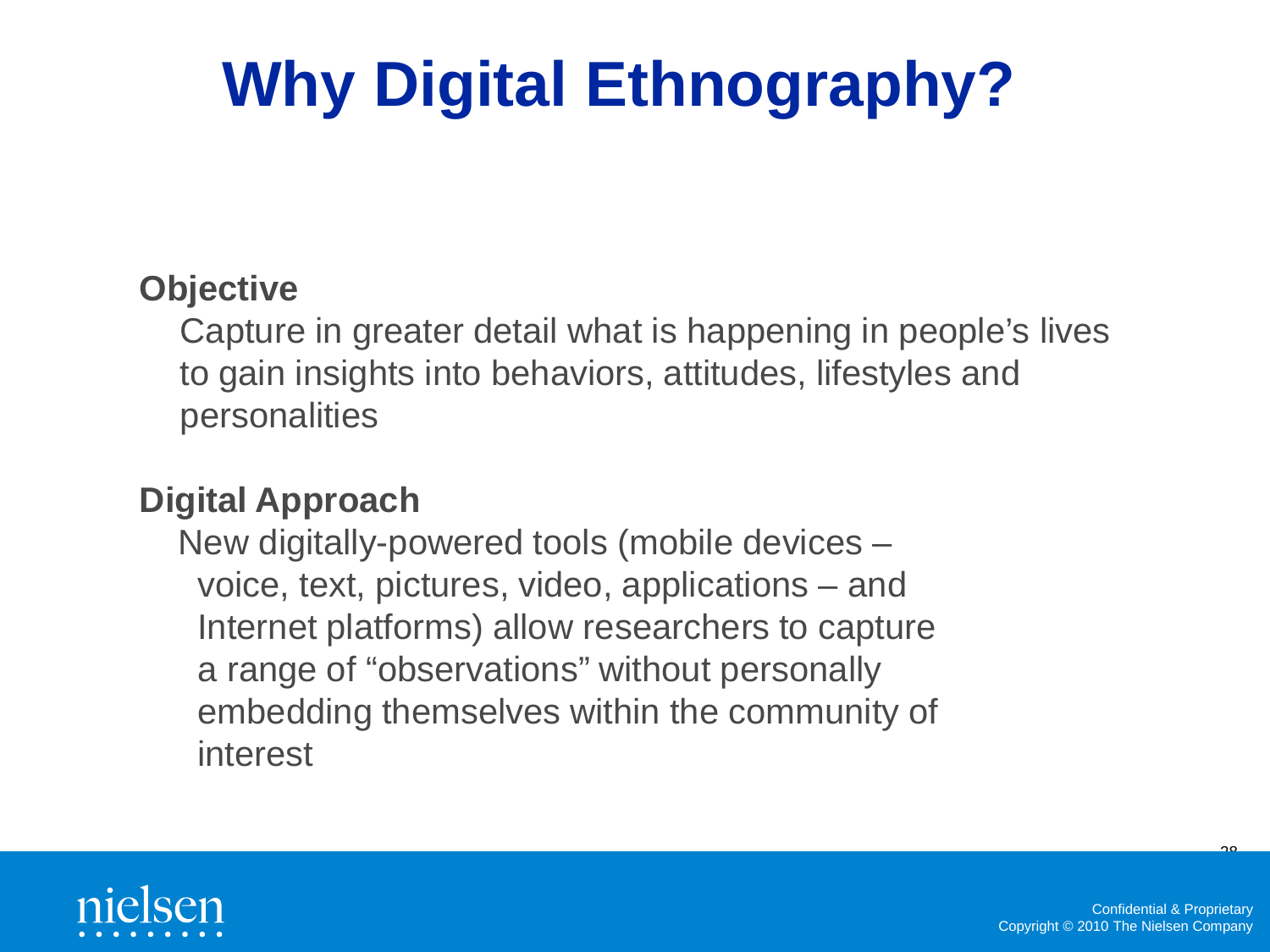#### **Life360 Approach**

#### **Life360 is a concept, not a static approach**

- Utilize a set of tools to develop more in-depth understanding
- As the tools evolve, Life360 evolves

#### **Types of Insights Gained:**

- Real-time digital ethnography delivers content rich data to document real-world experiences.
	- $\checkmark$  Respondents offer words and images to catalog their daily experiences; can be tailored to specific themes
- Collaborative approach empowers participants to share moods, likes and dislikes.
	- $\checkmark$  New avenues of insight, appreciation and communication
	- $\checkmark$  Feedback from respondent debriefs is they enjoyed participating



 $\mathcal{P}$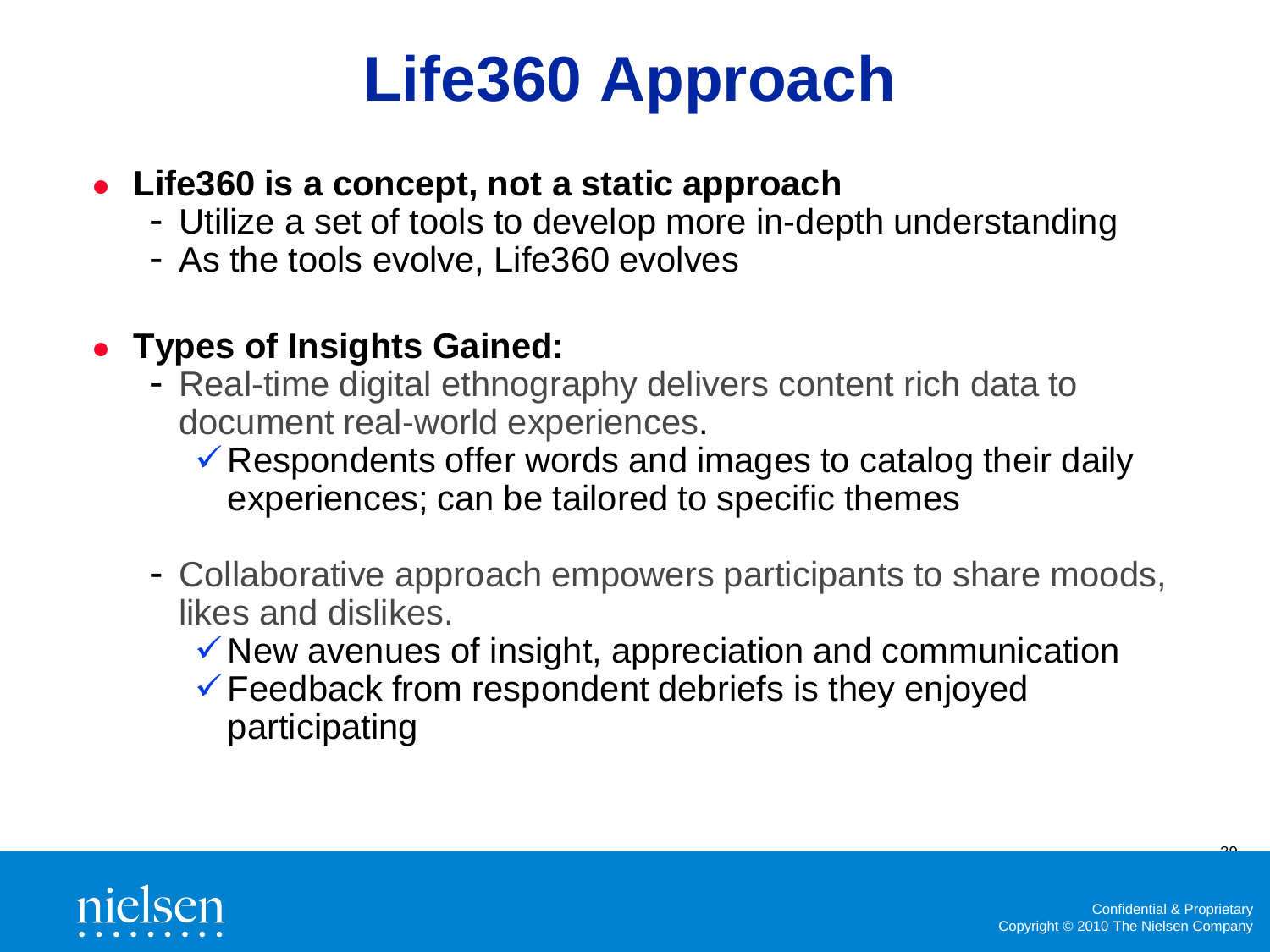#### **Data Collection Techniques Used**



#### **Measurements**

- $\triangleright$  Mobile-enabled data capture **VIImed Text Surveys** Pictures/videos
- $\triangleright$  Web-based data capture Pre- and Post- Surveys Personal E-Journals



 $\mathcal{P}^{\bullet}$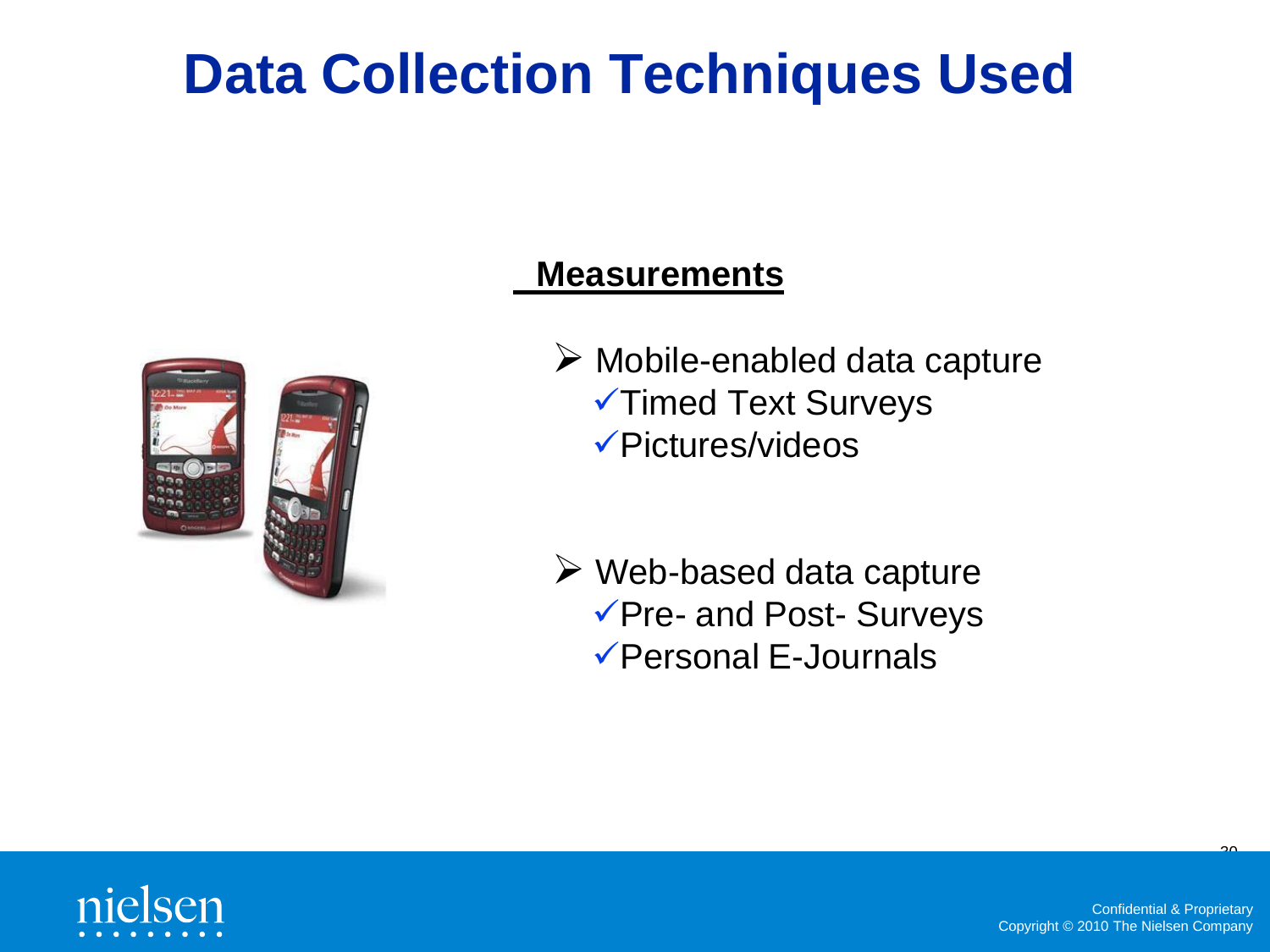#### **Mobile-based Time Use Surveys**

- Survey platform:
	- Techneos' Entryware run on Blackberry
	- Features: flexible alarms, the ability to 'lock down' a device, and complex scripting capabilities for branched questions
- Timer used to alert respondents to survey
	- They can take survey or "snooze" if needed
	- Typically alerted every hour, but can be set for self-initiation of random intervals depending on project need
- Survey content varies per client:
	- Place, Activities, & People
	- Moods/Circumstances (scales)
		- Happy/Depressed
		- **► Energetic/Tired**
		- Engaged/Bored
		- **▶ Concentrating/Multitasking**

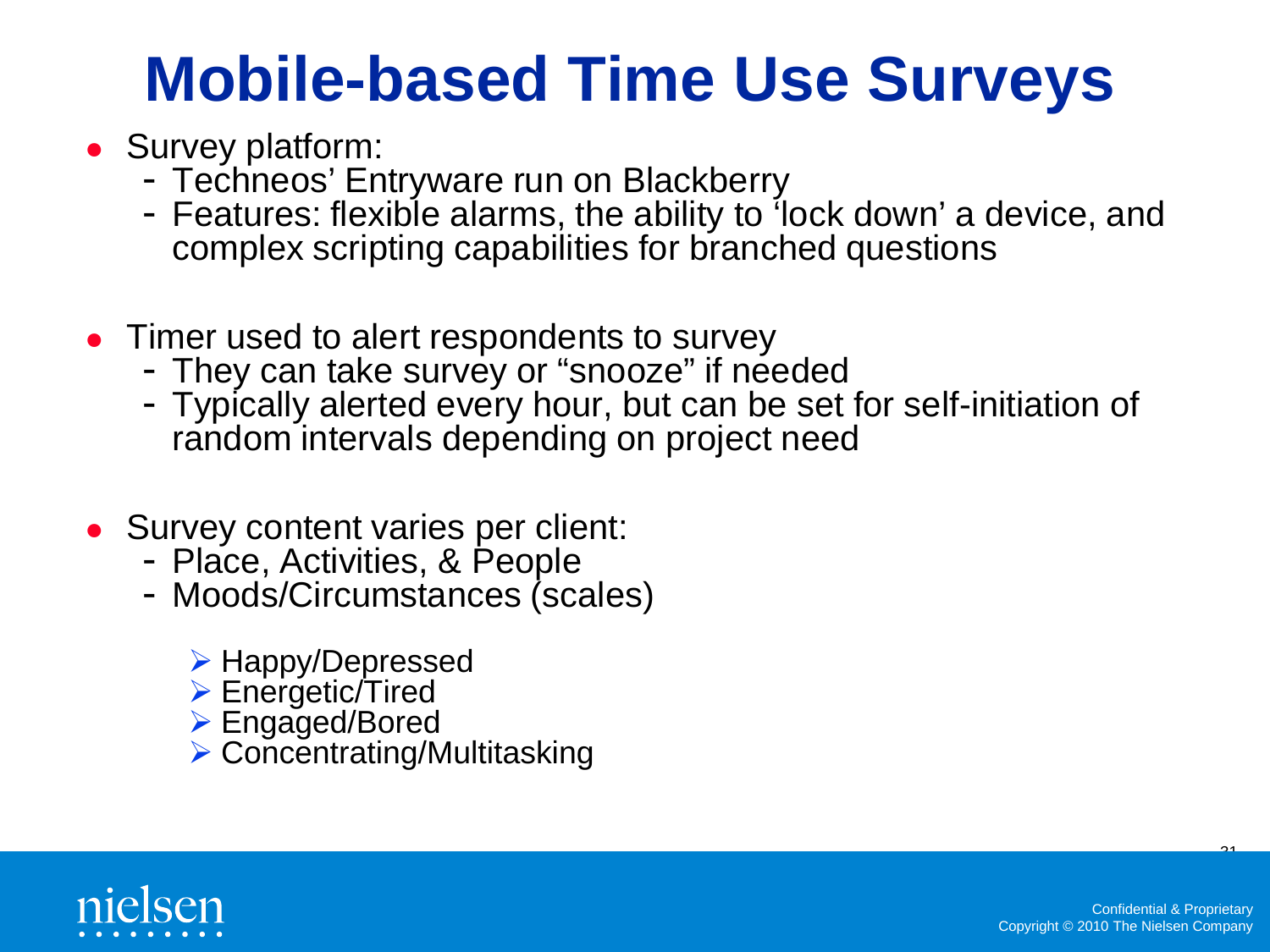## **Capturing the Visual Element**



- **Utilize the visual features of mobile devices**
	- Capturing photos and video
- **Adds contextual data to a person's profile**
- **Images can be coded for more systematic analysis**
- **Allows respondent to become more involved in process**
	- Provides insights into their focus of attention & current activities



 $\mathcal{P}^{\bullet}$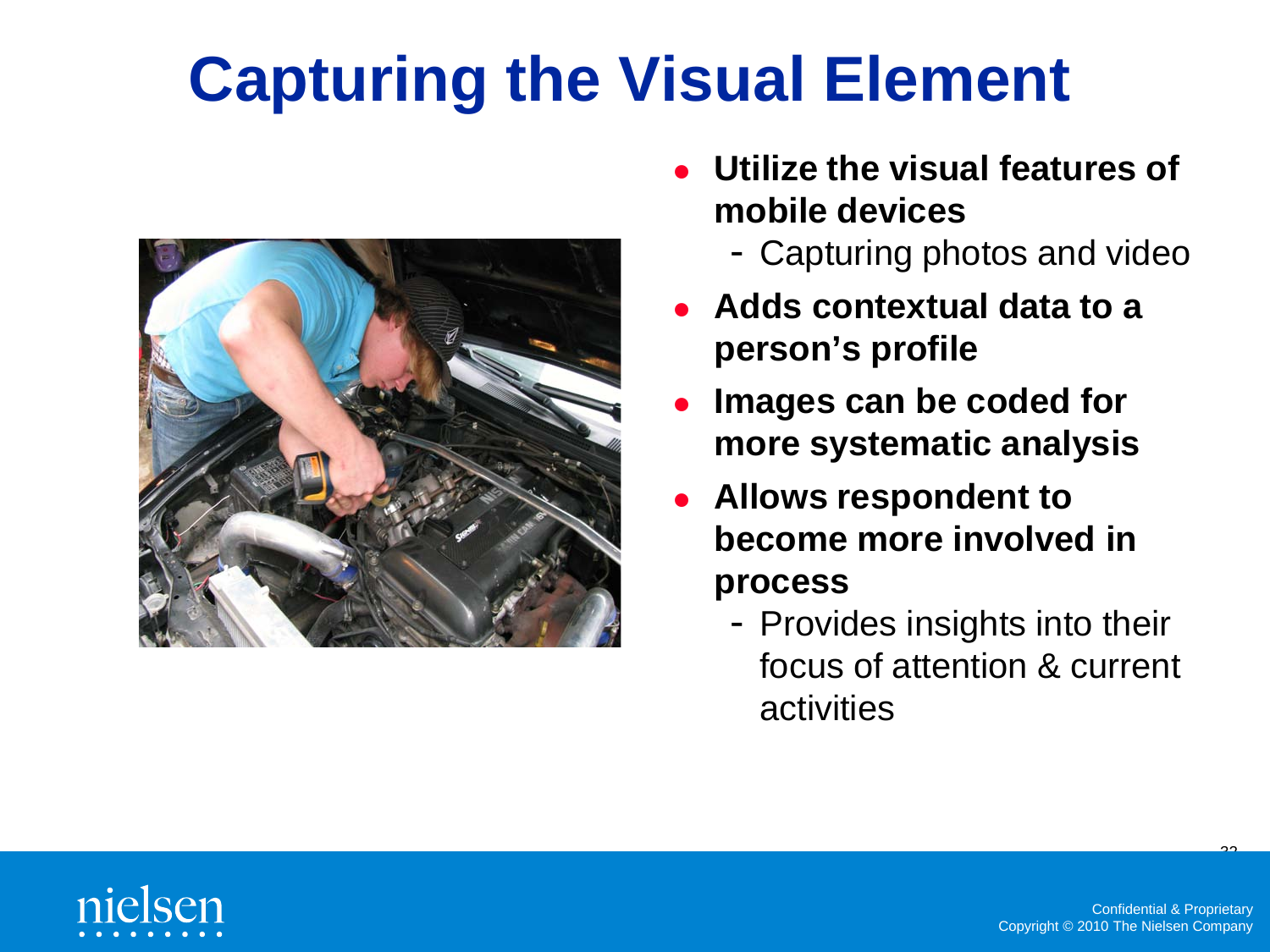#### **Other Elements of Life360 Approach**

- Pre- & Post-Field Internet Surveys
	- Collect key background and demographic information
	- Collect attitudes, monitor change
- Online Journals:
	- Allows respondents to provide life details in their own words



<u>ንግ</u>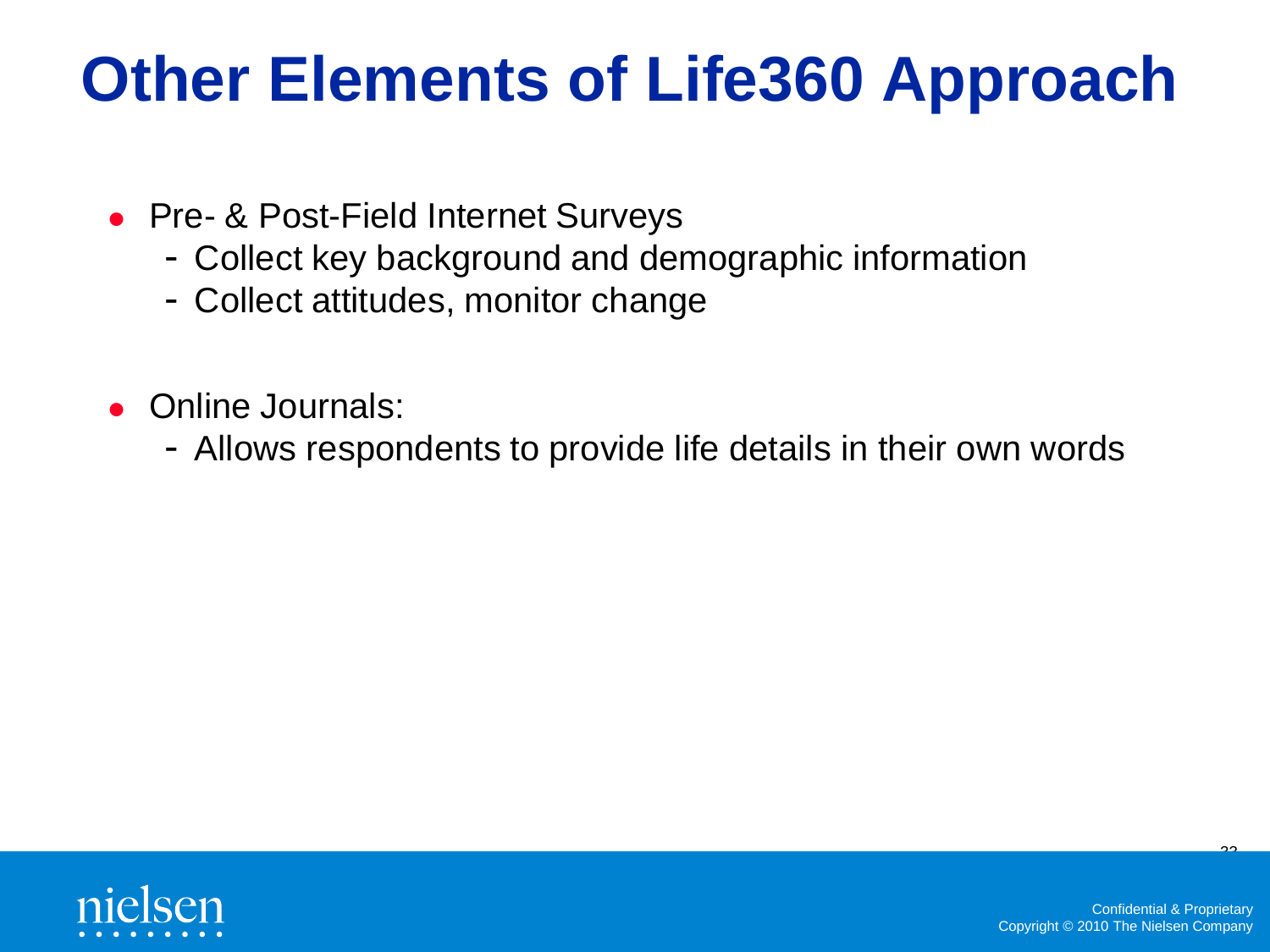#### **Life360 Provides Broad Mix of Measures**

- **Qualitative** 
	- Words
	- Pictures
	- Audio/Video
	- Sentiment (Journals)
- **Quantitative**
	- Survey responses
		- $\checkmark$  Recurring mobile
			- surveys
		- **√ Pre-Survey**
		- Post-Survey

•**Lifestyles & Personas**: Information combined to provide fuller delineated market segments & insights to consumer behavior.

•**Evolving Toolkit:** As the digital tools evolve, the Life360 approach will evolve as well